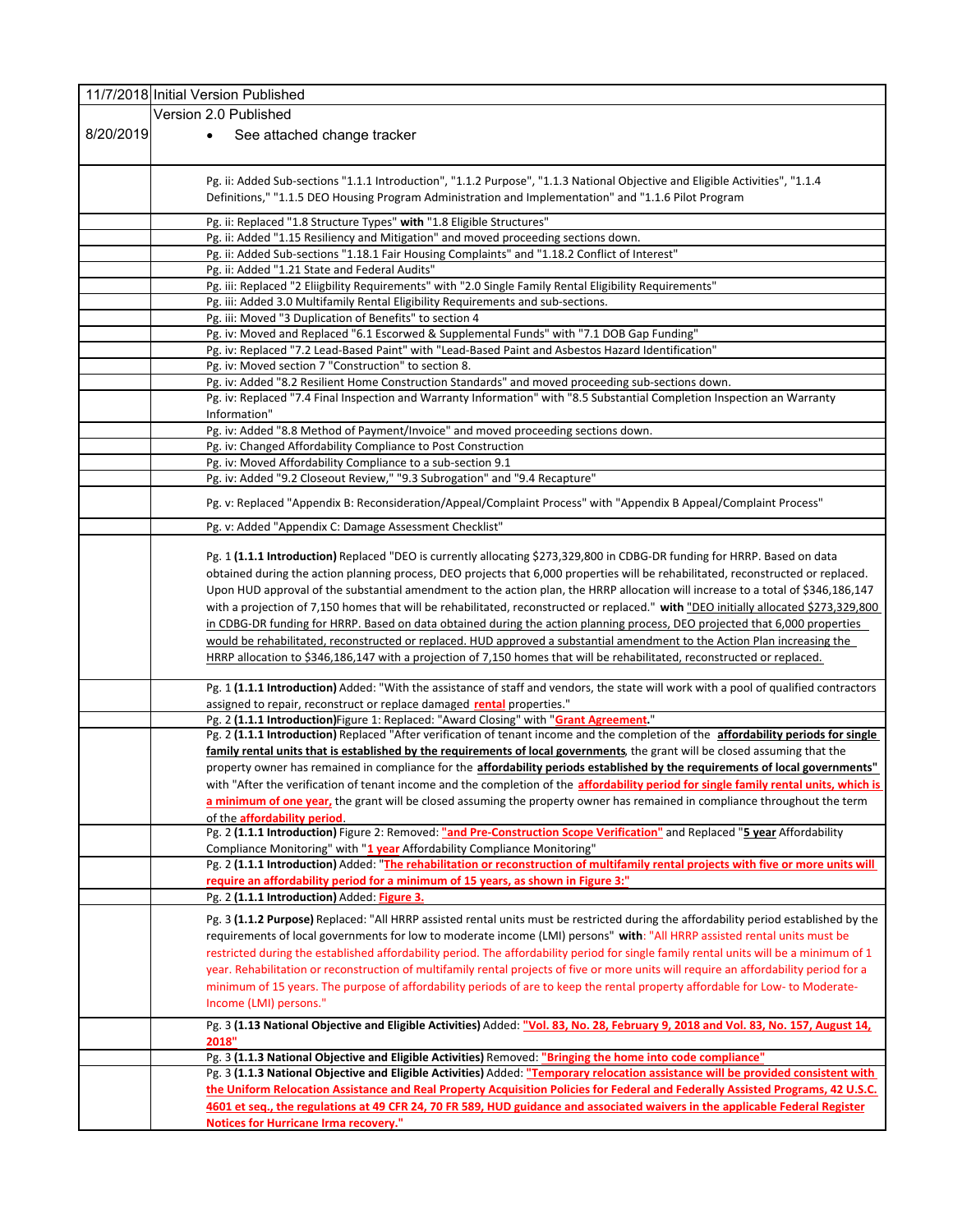| Pg. 3 and 4 (1.1.4 Definitions) Replaced: "Affordability Period: To ensure that the CDBG-DR investment in rental properties yields<br>affordable housing, HRRP is imposing rent and occupancy requirements over the length of a compliance period, known as the<br>affordability period. All HRRP-assisted rental units must be restricted during the affordability period for low- to moderate-income<br>(LMI) persons. The rents, at a minimum, mus comply with High HOME Investment Partnership (HOME) Rents. Rents may not<br>exceed 30% ofthe monthly income for a household earning 80% or less of the Area Median Income (AMI). Rehabilitated or<br>reconstructed single family rental units and multifamily rental units with seven units or less affordability periods will be<br>established by the requirements of local governments. Multifamily rental housing with eight or more units will be restricted for 15<br>years." with "Affordability Period: To ensure that the CDBG-DR investment in rental properties yields affordable housing, HRRP is<br>imposing rent and occupancy requirements over the length of a compliance period, known as the affordability period. All HRRP-<br>assisted rental units must be restricted during the affordability period for Low-to Moderate-Income (LMI) persons. The rents, at a<br>minimum, must comply with High HOME Investment Partnership (HOME) Rents. Rents may not exceed 30% of the monthly income<br>for a household earning 80% or less of the Area Median Income (AMI). For rehabilitated or reconstructed single family rental units<br>and multifamily rental units with seven units or less, affordability periods will be a minimum of 1 year. Multifamily rental housing<br>with five or more units will be restricted for 15 years. |
|-----------------------------------------------------------------------------------------------------------------------------------------------------------------------------------------------------------------------------------------------------------------------------------------------------------------------------------------------------------------------------------------------------------------------------------------------------------------------------------------------------------------------------------------------------------------------------------------------------------------------------------------------------------------------------------------------------------------------------------------------------------------------------------------------------------------------------------------------------------------------------------------------------------------------------------------------------------------------------------------------------------------------------------------------------------------------------------------------------------------------------------------------------------------------------------------------------------------------------------------------------------------------------------------------------------------------------------------------------------------------------------------------------------------------------------------------------------------------------------------------------------------------------------------------------------------------------------------------------------------------------------------------------------------------------------------------------------------------------------------------------------------------------------------------------------------|
| Pg. 4 (1.1.4 Definitions) Replaced: "Damage Assessment: The process utilized to verify that damage at a property can reasonably<br>be attributed to Hurricane Irma and the quantification of damages that results in the dollar value and scope of repairs necessary<br>to repair a structure. It results in a Completed Repairs Estimate (CRE) and, if applicable, a Scope of Work Estimate (SWE) or<br>Residential Valuation Report (RVR)." with "Damage Assessment: The initial opportunity for a Program inspection of the<br>Hurricane Irma-damaged structure in which all damages repaired at the time, and damages still to be repaired, are officially<br>documented in an estimating software that allows monthly market pricing and local sales taxes to be applied to Program-<br>eligible materials and labor in a consistent report format. The Damage Assessment will contain a detailed sketch of the structure<br>along with exterior and interior photos."                                                                                                                                                                                                                                                                                                                                                                                                                                                                                                                                                                                                                                                                                                                                                                                                                                     |
| Pg. 5 (1.1.4 Definitions) Added: "Environmental Review: All qualified projects must undergo an environmental review process.<br>This process ensures that the activities comply with the National Environmental Policy Act (NEPA) and other applicable state and<br>federal laws."                                                                                                                                                                                                                                                                                                                                                                                                                                                                                                                                                                                                                                                                                                                                                                                                                                                                                                                                                                                                                                                                                                                                                                                                                                                                                                                                                                                                                                                                                                                              |
| Pg. 5 (1.1.4 Definitions) Replaced: "FEMA-Designated High Risk Area: Areas designated by FEMA as vulnerable to significant wind<br>and/or storm surge damage and areas located in 100-year flood zones. These areas will be identified during the environmental<br>review process for each participating jurisdiction" with "FEMA-Designated High-Risk Area: Areas designated by FEMA as<br>vulnerable to significant wind and/or storm surge damage and areas located in 100-year flood zones. Properties located in these<br>areas will be identified during the environmental review process."                                                                                                                                                                                                                                                                                                                                                                                                                                                                                                                                                                                                                                                                                                                                                                                                                                                                                                                                                                                                                                                                                                                                                                                                               |
| Pg. 5 (1.1.4 Definitions) Added: "Flood Hazard Area: Areas designated by FEMA as having risk of flooding."                                                                                                                                                                                                                                                                                                                                                                                                                                                                                                                                                                                                                                                                                                                                                                                                                                                                                                                                                                                                                                                                                                                                                                                                                                                                                                                                                                                                                                                                                                                                                                                                                                                                                                      |
| Pg. 5 (1.1.4 Definitions) Added: "Flood Insurance: The Flood Disaster Protection Act of 1973 (42 U.S.C. 4012a) requires that<br>projects receiving federal assistance and located in an area identified by FEMA as being within a Special Flood Hazard Areas<br>(SFHA) be covered by flood insurance under the National Flood Insurance Program (NFIP). In order to be able to purchase flood<br>insurance, the community must be participating in the NFIP. If the community is not participating in the NFIP, federal assistance<br>cannot be used in those areas"                                                                                                                                                                                                                                                                                                                                                                                                                                                                                                                                                                                                                                                                                                                                                                                                                                                                                                                                                                                                                                                                                                                                                                                                                                            |
| Pg. 5 (1.1.4 Definitions) Added: "Floodplain: FEMA designates floodplains as geographic zones subject to varying levels of flood<br>risk. Each zone reflects the severity or type of potential flooding in the area.<br>•100-year floodplain: the geographical area defined by FEMA as having a one percent chance of being inundated by a flooding<br>event in any given year."                                                                                                                                                                                                                                                                                                                                                                                                                                                                                                                                                                                                                                                                                                                                                                                                                                                                                                                                                                                                                                                                                                                                                                                                                                                                                                                                                                                                                                |
| Pg. 5 (1.1.4 Definitions) Added: "Green Building Standards: All rehabilitation that meets the definition of substantial<br>improvement), reconstruction, or new construction must meet an industry-recognized standard that has achieved certification<br>under at least one of the following programs: (1) ENERGY STAR (Certified Homes or Multifamily High-Rise), (2) EPA Indoor Air<br>Plus (Energy Star a prerequisite), (3) LEED (New Construction, Homes, Midrise, Existing Buildings Operations and Maintenance,<br>or Neighborhood Development), or (4) ICC-700 National Green Building Standard."                                                                                                                                                                                                                                                                                                                                                                                                                                                                                                                                                                                                                                                                                                                                                                                                                                                                                                                                                                                                                                                                                                                                                                                                      |
| Pg. 6 (1.1.4 Definitions) Added: "Housing Quality Standards (HQS): The HQS establish certain minimum standards for buildings.<br>This includes new single family homes and multifamily housing as outlined in 24 CFR 982.401. The HRRP uses these standards as<br>a guideline to identify basic living quality deficiencies that should be addressed during the construction process when there is<br>other identifiable Irma-related storm damage. The HRRP does not conduct a certified HQS inspection.                                                                                                                                                                                                                                                                                                                                                                                                                                                                                                                                                                                                                                                                                                                                                                                                                                                                                                                                                                                                                                                                                                                                                                                                                                                                                                       |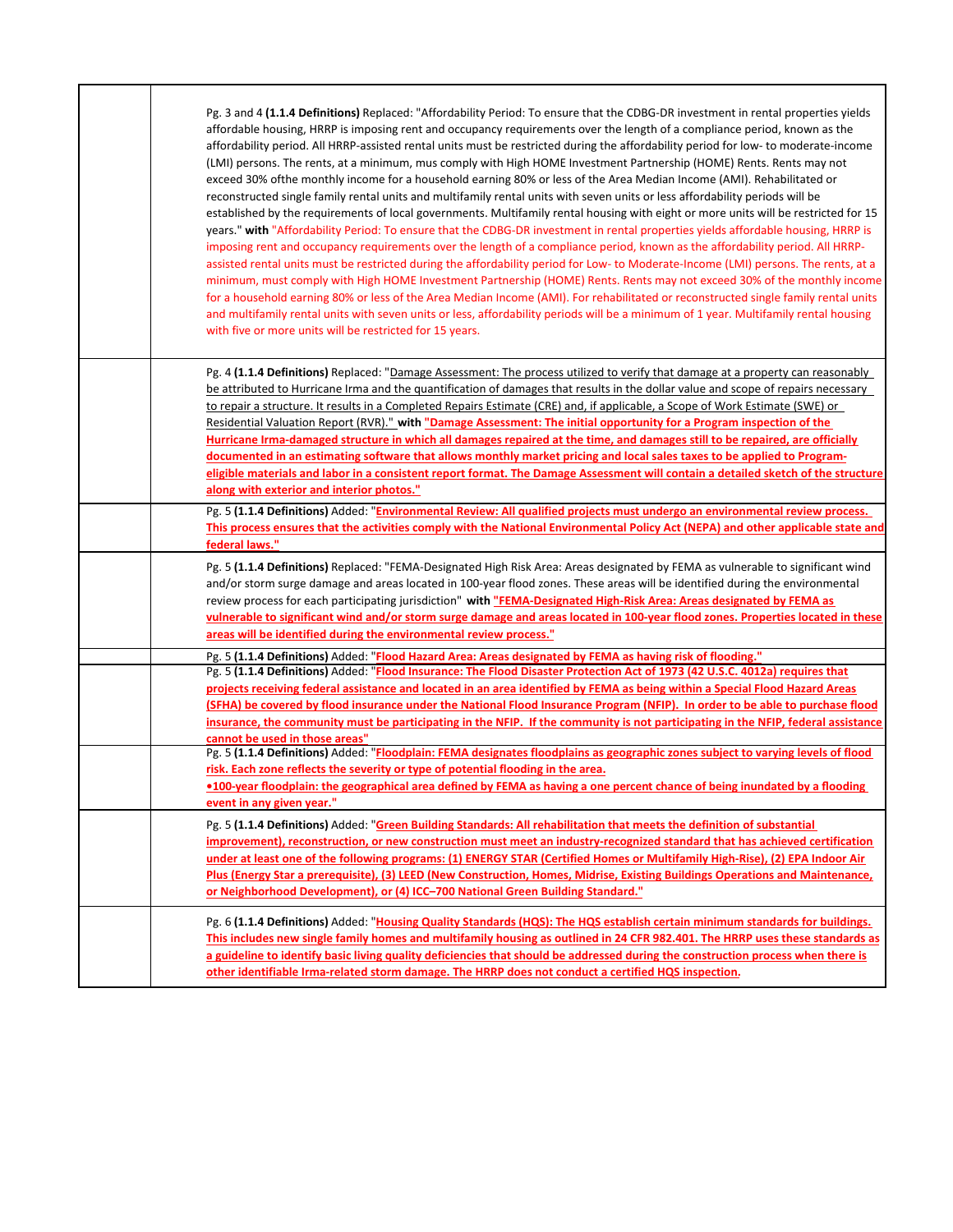| Pg. 6 (1.1.4 Definitions) Replaced: "Individual Mitigation Measures (IMM): Activities designed to mitigate and/orreduce risk<br>beyond the predisaster condition of a housing unit when the activities are above and beyond federal, state, or local construction<br>or code requirements. In accordance with HUD's guidance, repair of housing units and the payment of flood insurance are not<br>IMM activities. Examples of IMM activities include: elevation above the base flood elevation level, or the addition of storm<br>shutters, disaster proof windows, etc., as long as those improvements are not required to comply with local code requirements<br>and did not exist on the housing unit prior to the disaster damage." with "Mitigation Measures: Activities designed to mitigate<br>and/or reduce risk beyond the pre-disaster condition of a housing unit when the activities are above and beyond federal, state,<br>or local construction or code requirements. In accordance with HUD's guidance, repair of housing units and the payment of flood<br>insurance are not IMM activities. Examples of mitigation measures include: elevation above the base flood elevation level, or<br>the addition of storm shutters, disaster proof windows, etc., as long as those improvements are not required to comply with<br>local code requirements and did not exist on the housing unit prior to the disaster damage. However, mitigation measures are<br>not eligible as stand alonestandalone activities. They must be incorporated as part of a project that is otherwise addressing<br>eligible repairs that are necessary as a result of Hurricane Irma." |
|------------------------------------------------------------------------------------------------------------------------------------------------------------------------------------------------------------------------------------------------------------------------------------------------------------------------------------------------------------------------------------------------------------------------------------------------------------------------------------------------------------------------------------------------------------------------------------------------------------------------------------------------------------------------------------------------------------------------------------------------------------------------------------------------------------------------------------------------------------------------------------------------------------------------------------------------------------------------------------------------------------------------------------------------------------------------------------------------------------------------------------------------------------------------------------------------------------------------------------------------------------------------------------------------------------------------------------------------------------------------------------------------------------------------------------------------------------------------------------------------------------------------------------------------------------------------------------------------------------------------------------------------------------------------------------|
| Pg. 6 (1.1.4 Definitions) Mobile/Manufactures Housing Unit Definition: Added: "A MHU is built to the specifications required in<br>the Manufactured Home Construction and Safety Standards Act of 1974, 42 U.S.C. 70 § 5401 et seq. MHUs display a red<br>certification label on the exterior of each transportable section. Manufactured homes are built in the controlled environment of<br>a manufacturing plant and are transported in one or more sections on a permanent chassis."                                                                                                                                                                                                                                                                                                                                                                                                                                                                                                                                                                                                                                                                                                                                                                                                                                                                                                                                                                                                                                                                                                                                                                                           |
| Pg. 6 (1.1.4 Definitions) NFIP Definition: Removed: "When the program refers to NFIP in the context of eligibility or Duplication of<br>Benefits, the program is referring to private and public flood insurance programsthat cover structural repairs resulting from<br>flood damages"                                                                                                                                                                                                                                                                                                                                                                                                                                                                                                                                                                                                                                                                                                                                                                                                                                                                                                                                                                                                                                                                                                                                                                                                                                                                                                                                                                                            |
| Pg. 7 (1.1.4 Definitions) (Not Suitable for Rehabilitation) Replace "The determination may be established based on the<br>calculation that the cost of repair is close to or exceeds the cost to reconstruct. "with" A structure is not suitable for<br>rehabilitation if the cost of repair is unreasonable based on program standards.                                                                                                                                                                                                                                                                                                                                                                                                                                                                                                                                                                                                                                                                                                                                                                                                                                                                                                                                                                                                                                                                                                                                                                                                                                                                                                                                           |
| Pg. 7 (1.1.4 Definitions) Replaced: "Reconstruction: Demolition and re-building of a housing unit on the same lot in substantially<br>the same footprint and manner. The number of units on the lot may not increase and the total square footage of the original,<br>principal residence structure to be reconstructed may not be substantially exceeded; however, the number of rooms in a unit may<br>be increased or decreased." with "Reconstruction: The demolition, removal, and disposal of an existing housing unit and the<br>replacement of that unit on the same lot, and in the same footprint, with a new unit that complies with the International<br>Residential Codes (IRC), as required by the Florida Code. The number of units on the lot may not increase and the total square<br>footage of the original, principal residence structure to be reconstructed may not be substantially exceeded; however, the<br>number of rooms in a unit may be increased or decreased."                                                                                                                                                                                                                                                                                                                                                                                                                                                                                                                                                                                                                                                                                     |
| Pg. 7 (1.1.4 Definitions) Added: "Reconstruction Scope of Work Estimate (RSWE): The Damage Assessor will develop in<br>Xactimate®, a RSWE when a property has been demolished, condemned, or is unsafe to enter at the time of the Damage<br>Assessment. If the property is no longer present, the Damage Assessor will interview the Applicant to confirm living area square<br>footage and other general features of the property such as foundation, exterior, interior, and systems.                                                                                                                                                                                                                                                                                                                                                                                                                                                                                                                                                                                                                                                                                                                                                                                                                                                                                                                                                                                                                                                                                                                                                                                           |
| Pg. 7 (1.1.4 Definitions) Replaced: "Residential Valuation Report (RVR): When a structure has already been demolished or cannot<br>otherwise be evaluated for repair and a Scope of Work Estimate cannot be prepared, a Residential Valuation Report may be<br>prepared. This report takes into account the information about the previous structure that is available and yields a rough<br>valuation of reconstruction for the structure." with "Residential Valuation Report (RVR): A RVR will be developed by the Quality<br>Control Team in Xactimate® for all properties in an effort to determine feasibility of rehabilitation versus reconstruction. The<br>RVR will detail replacement cost including all applicable permits, fees, overhead, profit, and sales tax. The replacement costs<br>figure represents the average estimated cost to rebuild the structure after a total loss and includes such things as labor and<br>materials to meet current building codes and general contractor profit and overhead for the location. The actual reconstruction<br>costs for the building may differ from the estimated replacement cost due to changes in economic conditions, building<br>contractor availability, and specific building contractor attributes. The Xactimate® estimated replacement cost does not include<br>costs for such items as excavation, land value, detached structures, or demolition of the Hurricane damaged property.                                                                                                                                                                                                                    |
| Pg. 8 (1.1.4 Definitions) Replaced: "Scope of Work Estimate (SWE): A documented line item by line item estimate of the damages<br>observed during an onsite visit to a homeowner's property that quantifies the materials and labor necessary to repair observed<br>damages." with "Scope of Work Estimate (SWE): A SWE is used to verify Hurricane Irma damages to the property and determine<br>the estimated scope of work to complete the repairs to the property, andproperty and bring the property up to program<br>standards."                                                                                                                                                                                                                                                                                                                                                                                                                                                                                                                                                                                                                                                                                                                                                                                                                                                                                                                                                                                                                                                                                                                                             |
| Pg. 8 (1.1.4 Definitions) Added: "Statement of Work: The scope of work awarded to a contractor via a competitive bid process<br>containing the repairs identified in the SWE."                                                                                                                                                                                                                                                                                                                                                                                                                                                                                                                                                                                                                                                                                                                                                                                                                                                                                                                                                                                                                                                                                                                                                                                                                                                                                                                                                                                                                                                                                                     |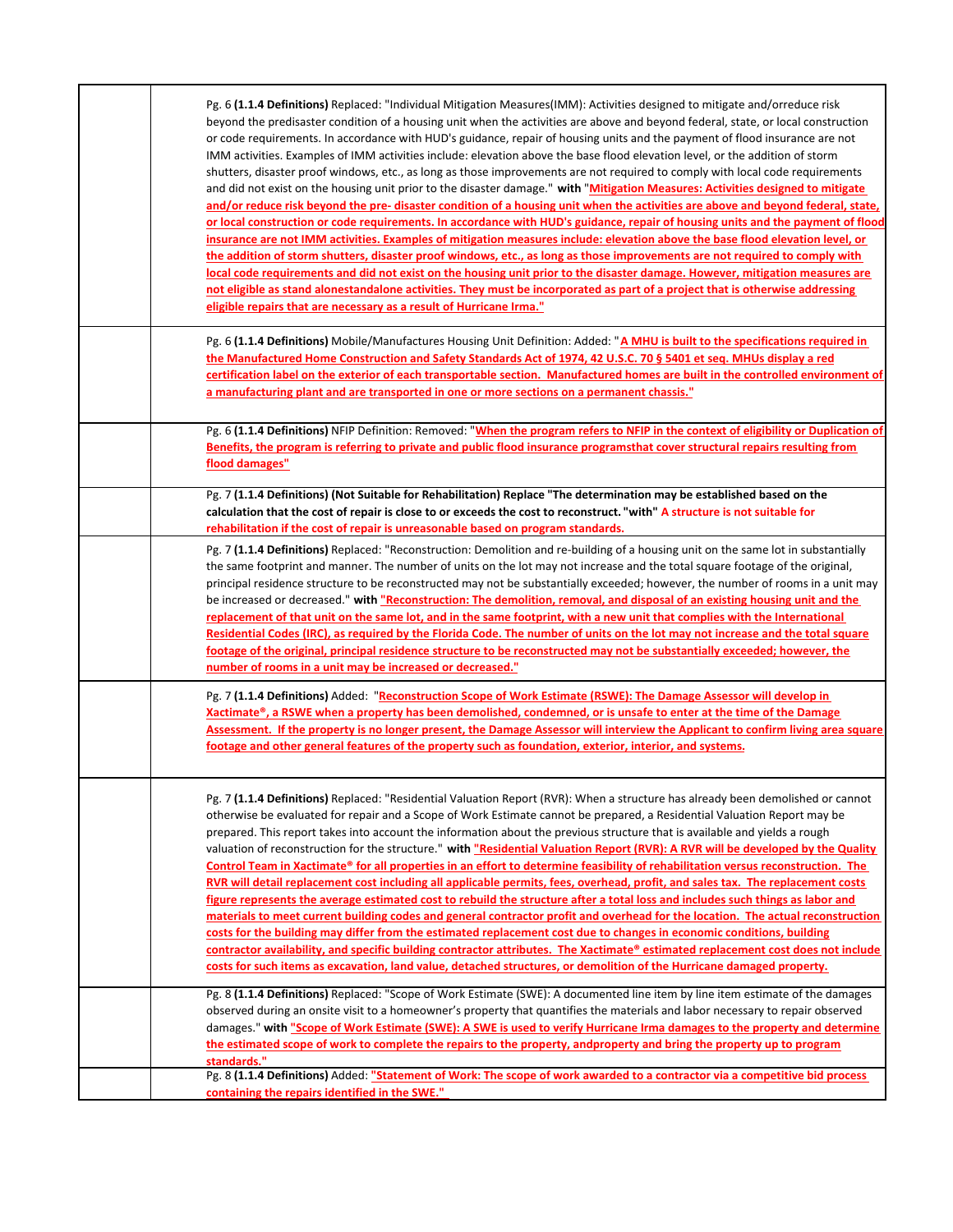| Pg. 8 (1.1.4 Definitions) Added: "Subrogation: Subrogation is a legal doctrine that allows one person to take on the rights of                                                  |
|---------------------------------------------------------------------------------------------------------------------------------------------------------------------------------|
| another. In the context of disaster recovery grants, a homeowner must enter into a subrogation agreement where the funding                                                      |
| agency (DEO) obtains the right to collect any additional disaster recovery or insurance payouts the homeowner receives for Irma                                                 |
| damages after the homeowner has entered into a grant agreement for HRRP benefits."                                                                                              |
|                                                                                                                                                                                 |
| Pg. 8 (1.1.4 Definitions) Added: "Substantial Completion: The completion of the Statement of Work awarded to the contractor."                                                   |
| Pg. 8 (1.1.4 Definitions) Added: "Substantial Damage: Based on the flood provisions of the Florida Building Code, damage of any                                                 |
| origin sustained by a structure whereby the cost of restoring the structure to its before-damaged condition would equal or                                                      |
| exceed 50 percent of the market value of the structure before the damage occurred. The determination is only made by the                                                        |
| local jurisdiction. The program will abide by these determinations."                                                                                                            |
| Pg. 8 (1.1.4 Definitions) Replaced: "Substantial Improvement: As defined in 24 CFR 55.2(b) (10) and as applicable to the HRRP,                                                  |
| substantial improvement means any repair, reconstruction, modernization or improvement of a structure, the cost of which                                                        |
|                                                                                                                                                                                 |
| equals or exceeds 50% of the market value of the structure either before the improvement or repair is started or if the structure                                               |
| has been damaged, and is being restored, before the damage occurred. Substantial improvement determinations are made by                                                         |
| local code enforcement, permitting, building and/or floodplain officials. The program will abide by these determinations." with                                                 |
| "Substantial Improvement: As defined in 24 CFR 55.2(b) (10) and as applicable to the HRRP, substantial improvement means any                                                    |
| repair, reconstruction, modernization or improvement of a structure, the cost of which equals or exceeds 50% of the market                                                      |
| value of the structure either before the improvement or repair is started or if the structure has been damaged, and is being                                                    |
| restored, before the damage occurred. Substantial improvement determinations are only made by the local jurisdiction. = The                                                     |
| program will abide by these determinations."                                                                                                                                    |
| Pg. 8 and 9 Added (1.1.5 DEO Housing Program Administration and Implementation)                                                                                                 |
| Pg. 10 Added (1.1.6 Pilot Program) and (1.1.6.1 Pilot Selection Process)                                                                                                        |
|                                                                                                                                                                                 |
| Pg. 11 (1.2 HUD Income Limits) Replaced: "The affordability periods for single family rental units will be established by the                                                   |
| requirements of local governments for homes repaired or reconstructed with Hurricane Irma CDBG-DR funds" with "The                                                              |
| affordability period for single family rental units and multifamily rental units of four or less will be a minimum of 1 year.                                                   |
| <b>Multifamily rental housing with five or more units will have an affordability period of 15 years."</b>                                                                       |
|                                                                                                                                                                                 |
| Pg. 11 (1.3 Program Requirements) Added: "as defined in the Housing and Community Development Act (HCDA), Section 104                                                           |
| $(b)(3)$ ."                                                                                                                                                                     |
| Pg. 12 (1.3 Program Requirements) Replaced: "A damage assessment/ Scope of Work Estimate (SWE) inspection must be                                                               |
| conducted. The damage assessment must be completed in sufficient detail to obtain bids or cost estimates. Repair of the                                                         |
| residence must bring the property into compliance with local health, safety and building codes and pass a Housing Quality                                                       |
| Standards inspection. The project costs must be reasonable and typical in the current marketplace for projects of similar scope."                                               |
| with "A damage assessment/Scope of Work Estimate (SWE) inspection must be conducted on both the interior and exterior of                                                        |
| the structure to observe and record damages. The damage assessment must be completed in sufficient detail to obtain bids or                                                     |
| cost estimates. The damage assessment checklist is included in this document as Appendix C. This requires an inspector to have                                                  |
| full access to the property for the documentation process. The project costs must be reasonable and typical in the current                                                      |
| marketplace for projects of similar scope.                                                                                                                                      |
|                                                                                                                                                                                 |
| Pg. 12 (1.4 Registration) Added: "at a minimum."                                                                                                                                |
| Pg. 12 (1.4 Registration) Added: "Closing of the registration period will be advertised on the program website, at a minimum."                                                  |
|                                                                                                                                                                                 |
| Pg. 13 (1.5 Applications) Added: "during the open registration period."                                                                                                         |
| Pg. 13 (1.6 Priority Schedule) Added: "designated by the program as vulnerability factors."<br>Pg. 13 (1.6 Priority Schedule) Removed: "Low, very low or extremely low incomes" |
|                                                                                                                                                                                 |
| Pg. 14 (1.7 Program Education) Replaced: "Program education procedures will be outlined in a separate document." with                                                           |
| "Program education is provided through one on one interactions between homeowners and program staff members."                                                                   |
| Pg. 14 (1.8 Structure Types) Removed: "for the Rebuild Florida HRRP rental program include traditional stick built dwelling units                                               |
| and Mobile/Manufactured Housing Units (MHUs). Attached structures are eligible if they are under the common roof of the                                                         |
| damaged single structure and permanently affixed to the structure."                                                                                                             |
| Pg. 14, (1.8 Structure Types) Added: "1. Traditional stick-built dwellings containing one to four units, multifamily dwellings                                                  |
| containing five or more units, and Mobile/Manufactured Housing Units (MHUs). "                                                                                                  |
| Pg. 14, (1.8 Structure Types) Added: "2. Attached structures are eligible if they are under the common roof of the damaged single                                               |
|                                                                                                                                                                                 |
| structure and permanently affixed to the structure."                                                                                                                            |
| Pg. 14, (1.8 Structure Types) Replaced: "If repaired, the mobile home must meet HUD's Housing Quality Standards (HQS) upon                                                      |
| completion" with "If repaired, the mobile home must meet program standards upon completion"                                                                                     |
|                                                                                                                                                                                 |
| Pg. 14, (1.8 Structure Types) Replaced: "Structures with more than four units will be considered on a case-by-case basis." with                                                 |
| "Additionally, structures with common walls/areas may only be repaired if repair costs are cost reasonable. HRRP will not                                                       |
| reconstruct these structure types"                                                                                                                                              |
| Pg. 14, (1.8 Structure Types) Replaced: "Public Housing Authority apartment complexes" with "Public Housing Authority                                                           |
| apartment complexes may be eligible for repair. HRRP will not reconstruct these structure types."                                                                               |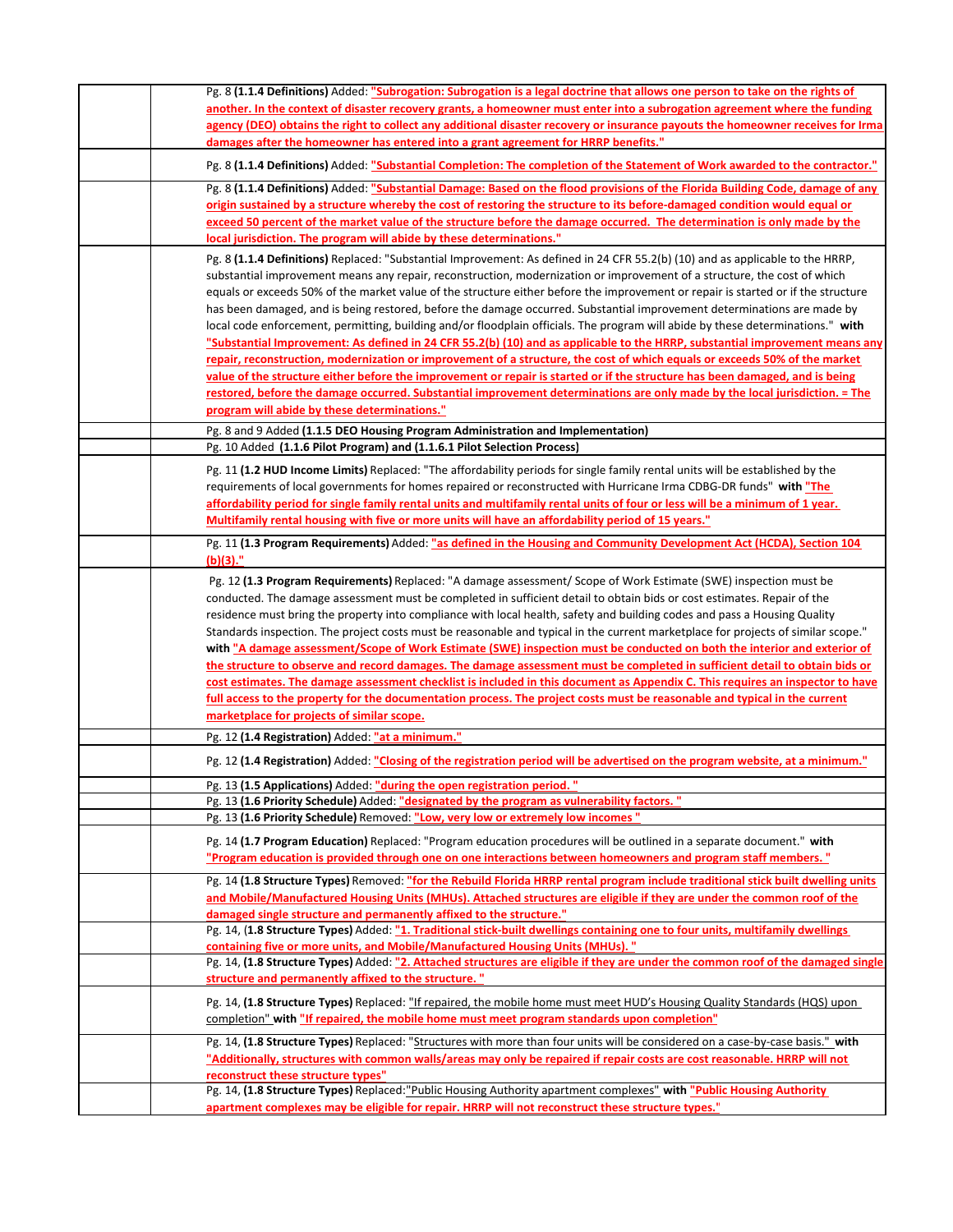| Pg. 14, (1.8 Structure Types) Replaced: "7.6. Homes that are used for both residential and commercial purposes will be considered                                                           |
|---------------------------------------------------------------------------------------------------------------------------------------------------------------------------------------------|
| for eligibility on a case-by-case basis" with "Homes that are used for both residential and commercial purposes will be                                                                     |
| considered for eligibility on a case-by-case basis; however, if the structure is approved, repairs may be limited to the residential                                                        |
| portion."                                                                                                                                                                                   |
| Pg. 15, (1.8 Structure Types) Added: "Ineligible Structures"                                                                                                                                |
| Pg. 15, (1.9 Types of Assistance Offered) Added: "Structures with common walls and areas, such as condominiums and                                                                          |
| multifamily apartment complexes may only be eligible for repair assistance."                                                                                                                |
| Pg. 15, (1.9 Types of Assistance Offered) Replaced: "See Tenant Relocation Temporary Rental Assistance Policy in Section 1.10"                                                              |
| with "See Tenant Relocation Assistance policy in Section 1.10."                                                                                                                             |
| Pg. 15, (1.9 Types of Assistance Offered) Added: "This program does not pay for like for like replacement of materials and                                                                  |
| amenities. The program will offer standard, basic amenities to make a rental home decent, safe and sanitary and all                                                                         |
| improvements will be assessed for compliance with HUD Section 8 Existing Housing Quality Standards (HQS), and local building                                                                |
| codes. Standard appliances that are not functioning at the time of inspection such as refrigerators, stoves and/or ovens may be                                                             |
| replaced. Luxury items, including but not limited to, granite (or other high-end) countertops, high-end appliances, stone flooring,                                                         |
| garage door openers, security systems, swimming pools, fences and television satellite dishes are not eligible under the HRRP.                                                              |
| Washing machines and dryers are not eligible for replacement.                                                                                                                               |
|                                                                                                                                                                                             |
|                                                                                                                                                                                             |
| <b>Examples of allowable eligible repair expenses include, but are not limited to:</b>                                                                                                      |
| •Structure repairs (e.g., roof, foundation, electrical, plumbing, and windows).                                                                                                             |
| . Limited debris removal necessary for access to the home or repair area.                                                                                                                   |
| <b>•Mold remediation.</b>                                                                                                                                                                   |
| <b>•Labor, material, and equipment rental to permanently or temporarily repair the damaged residence (carpeting, cabinetry,</b>                                                             |
| appliances, flooring, fixtures, doors, walls, and ceilings).                                                                                                                                |
| •Demolition costs.                                                                                                                                                                          |
| . Installation of wells, septic tanks, electricity, HVAC and plumbing.                                                                                                                      |
| <b>•Grading or leveling of property.</b>                                                                                                                                                    |
| . Rental of Disposal and Removal Equipment (backhoes and dumpsters).                                                                                                                        |
| . Other costs or expenses associated with repairing, stabilizing, or reconstructing the property.                                                                                           |
| •Tree/shrub removal if tree/shrub blocked access to the home or presented a safety hazard.                                                                                                  |
| •The following more specific examples are allowable activities:                                                                                                                             |
| <b>ETarps.</b>                                                                                                                                                                              |
| <b>EBuilding Supplies.</b>                                                                                                                                                                  |
| <b>ESiding.</b>                                                                                                                                                                             |
| <b>ESewer/Septic.</b>                                                                                                                                                                       |
| <b>PPaint.</b>                                                                                                                                                                              |
| <b>ZWeather stripping.</b>                                                                                                                                                                  |
| Pg. 16, (1.9 Types of Assistance Offered) Replaced:"Size of the replacement unit will be determined using HUD Occupancy                                                                     |
| Standards where applicable" with "Size of the replacement unit will be determined using information related to the damaged                                                                  |
| structure's size.                                                                                                                                                                           |
|                                                                                                                                                                                             |
| Pg. 16, (1.9 Types of Assistance Offered) Added: "All special needs requirements must be documented prior to approval."                                                                     |
| Pg. 16, (1.9 Types of Assistance Offered) Replaced: "Elevation with the lowest finished floor two feet above the base flood                                                                 |
| <u>elevation (BFE) level for homes in the 100-year floodplain that are substantially damaged, substantially improved, reconstructed</u>                                                     |
| or replaced. Elevation height above BFE is governed by the Federal Register Notice, the bottom of the first finished floor must be                                                          |
| two feet above BFE." with "Elevation height above BFE is governed by the applicable Federal Register Notice Vol. 83, No. 28,                                                                |
| February 9, 2018, which requires elevation of the bottom of the first finished floor to be at least two feet above the base flood                                                           |
| elevation.                                                                                                                                                                                  |
| Pg. 16,(1.11 Construction Standards) Added: ", as required in Federal Register, Vol. 83, No., 28, February 9, 2018."                                                                        |
|                                                                                                                                                                                             |
| Pg. 18, (1.11 Construction Standards) Replaced: "All housing units repaired or replaced must comply with the current HUD Housing                                                            |
| Quality Standards (HQS)" with "All housing units repaired or replaced must comply with program standards"                                                                                   |
|                                                                                                                                                                                             |
| Pg. 18, (1.11 Construction Standards) Replaced:"2. Construction will comply with the Florida Green Building Standard for all new                                                            |
| construction of residential buildings and for all replacement of substantially damaged residential buildings (i.e., where repair costs                                                      |
| exceed 50% of replacement cost), under the Florida Green Building Coalition." with "2. Construction will comply with the Florida                                                            |
| Green Building Standard for all new construction of residential buildings and for all replacement of substantially damaged                                                                  |
| residential buildings (i.e., where repair costs exceed 50% of replacement cost as determined by the local jurisdiction)."                                                                   |
| Pg. 19, (1.11 Construction Standards) Added: "The HUD Green Building Retrofit Checklist is available at                                                                                     |
| https://www.hudexchange.info/resource/3684/guidance-on-the-cpd-green-building-checklist/"                                                                                                   |
|                                                                                                                                                                                             |
|                                                                                                                                                                                             |
| Pg. 19, (1.12 Accessibility Standards) Added: "accessible toilets"<br>Pg. 19, (1.12 Accessibility Standards) Added: "Property owners may point out these needs during the damage assessment |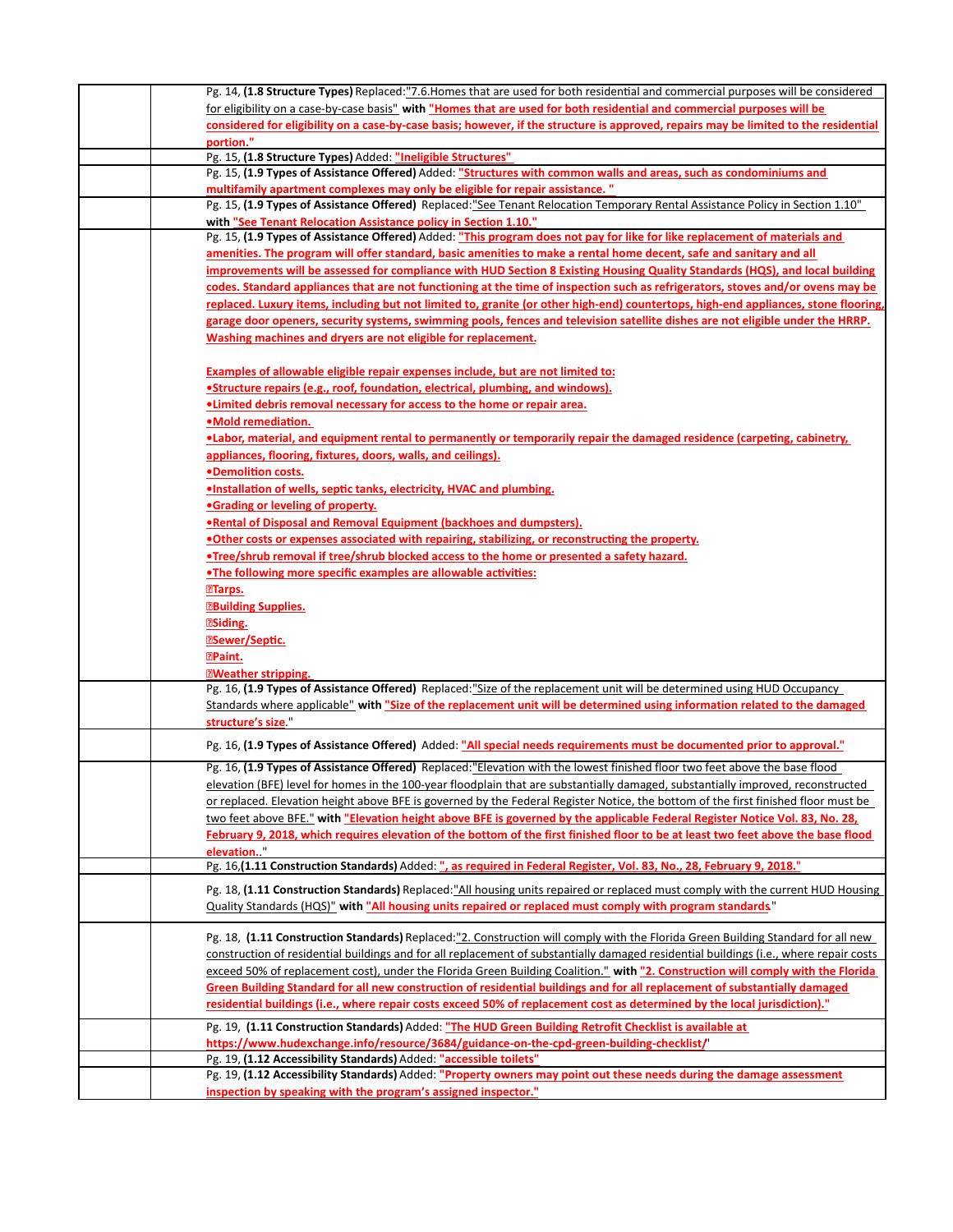| Pg. 20, (1.14 Feasibility of Repair Analysis) Replaced:"3. If a local jurisdiction has issued a substantial damage determination for a<br>slab-on-grade home residential structure located inside the 100-year floodplain, the home structure will be reconstructed and<br>elevated. Repair is not an option. A pier and beam structure will be reviewed for repair and elevation on a case-by-case basis"<br>with "5. If a local jurisdiction has issued a substantial damage determination for a slab-on-grade located inside the 100-year<br>floodplain, the structure will be reconstructed and elevated. Repair is not an option. A pier and beam structure will be reviewed<br>for repair and elevation on a case-by-case basis."<br>Pg. 20, (1.14 Feasibility of Repair Analysis) Removed: "1. Slab-on-grade homes that require elevation will be reconstructed and |
|----------------------------------------------------------------------------------------------------------------------------------------------------------------------------------------------------------------------------------------------------------------------------------------------------------------------------------------------------------------------------------------------------------------------------------------------------------------------------------------------------------------------------------------------------------------------------------------------------------------------------------------------------------------------------------------------------------------------------------------------------------------------------------------------------------------------------------------------------------------------------|
| elevated. Repair will not be an option."                                                                                                                                                                                                                                                                                                                                                                                                                                                                                                                                                                                                                                                                                                                                                                                                                                   |
| Pg. 20, (1.15 Applicant Responsiveness) Removed During the application process, an applicant is required to respond in a timely                                                                                                                                                                                                                                                                                                                                                                                                                                                                                                                                                                                                                                                                                                                                            |
| fashion to program requests for information/materials to complete the eligibility process. At no time should a request for                                                                                                                                                                                                                                                                                                                                                                                                                                                                                                                                                                                                                                                                                                                                                 |
| additional information go unanswered beyond 30 working days. If the applicant needs an extension, a clarification, or                                                                                                                                                                                                                                                                                                                                                                                                                                                                                                                                                                                                                                                                                                                                                      |
| assistance, they may request assistance within the 30 days. If the applicant fails to provide the requested information/materials                                                                                                                                                                                                                                                                                                                                                                                                                                                                                                                                                                                                                                                                                                                                          |
| or fails to ask for an extension or assistance, the application will be placed on hold until the information is provided.                                                                                                                                                                                                                                                                                                                                                                                                                                                                                                                                                                                                                                                                                                                                                  |
| If an applicant becomes unresponsive, the application will be closed. "Unresponsive" is defined as the failure to answer or                                                                                                                                                                                                                                                                                                                                                                                                                                                                                                                                                                                                                                                                                                                                                |
| return three consecutive phone calls, and failure to respond to written requests within program timeframes. Closure of an                                                                                                                                                                                                                                                                                                                                                                                                                                                                                                                                                                                                                                                                                                                                                  |
| application for unresponsiveness may be appealed once. If a successful appeal results in the reactivation of an application,                                                                                                                                                                                                                                                                                                                                                                                                                                                                                                                                                                                                                                                                                                                                               |
| subsequent closure for unresponsiveness is not appealable. An exception to the above is for death or illness of an applicant and<br>may be determined on a case-by-case basis."                                                                                                                                                                                                                                                                                                                                                                                                                                                                                                                                                                                                                                                                                            |
|                                                                                                                                                                                                                                                                                                                                                                                                                                                                                                                                                                                                                                                                                                                                                                                                                                                                            |
| Pg. 20, (1.15 Resiliency and Mitigation) Added, In compliance with HUD goals, as expressed in Federal Register Notice Vol. 83,                                                                                                                                                                                                                                                                                                                                                                                                                                                                                                                                                                                                                                                                                                                                             |
| No., 28, February 9, 2018, the program has established a Resilient Home Construction Standard to enhance property resistance                                                                                                                                                                                                                                                                                                                                                                                                                                                                                                                                                                                                                                                                                                                                               |
| to future wind-borne disaster. This standard includes resiliency and mitigation measures that are intended to provide enhanced<br>construction materials for specific housing components including roofing, windows and doors. The Resilient Home Construction                                                                                                                                                                                                                                                                                                                                                                                                                                                                                                                                                                                                             |
| Standard will be applied to all homes that have verified Hurricane Irma repairs that remain an unmet need and which will be                                                                                                                                                                                                                                                                                                                                                                                                                                                                                                                                                                                                                                                                                                                                                |
| repaired by the program. The resiliency and mitigation options will not be available as stand-alone construction benefits, in the                                                                                                                                                                                                                                                                                                                                                                                                                                                                                                                                                                                                                                                                                                                                          |
| absence of other Hurricane Irma damage. See Section 8.2 for additional details about the Resilient Home Construction Standard.                                                                                                                                                                                                                                                                                                                                                                                                                                                                                                                                                                                                                                                                                                                                             |
|                                                                                                                                                                                                                                                                                                                                                                                                                                                                                                                                                                                                                                                                                                                                                                                                                                                                            |
| Resiliency and mitigation measures go above and beyond basic unmet housing repair need in order to meet HUD and DEO                                                                                                                                                                                                                                                                                                                                                                                                                                                                                                                                                                                                                                                                                                                                                        |
| housing resiliency standards. DEO has selected these resiliency mitigation measures to provide Florida residents with stronger<br>housing in the face of future disasters. As such these measures will not be included in the feasibility calculation for determining                                                                                                                                                                                                                                                                                                                                                                                                                                                                                                                                                                                                      |
| whether a home should be repaired versus reconstructed.                                                                                                                                                                                                                                                                                                                                                                                                                                                                                                                                                                                                                                                                                                                                                                                                                    |
|                                                                                                                                                                                                                                                                                                                                                                                                                                                                                                                                                                                                                                                                                                                                                                                                                                                                            |
| Feasibility is determined by the application of a cost reasonableness test, as outlined in the 2018 State of Florida Action Plan for                                                                                                                                                                                                                                                                                                                                                                                                                                                                                                                                                                                                                                                                                                                                       |
| Disaster Recovery and as described in Section 1.154 of this manual. The cost reasonableness test will compare the cost of base<br>repairs (excluding any enhanced resilience measures) to the program-estimated value of the home. "                                                                                                                                                                                                                                                                                                                                                                                                                                                                                                                                                                                                                                       |
|                                                                                                                                                                                                                                                                                                                                                                                                                                                                                                                                                                                                                                                                                                                                                                                                                                                                            |
| Pg. 20, (1.16 Applicant Responsiveness) Added, During the application process, a rental property owner is required to respond in<br>a timely fashion with program requests for information/materials to complete the eligibility process. At no time should a                                                                                                                                                                                                                                                                                                                                                                                                                                                                                                                                                                                                              |
| request for additional information go unanswered beyond 30 working days. If the rental property owner needs an extension, a                                                                                                                                                                                                                                                                                                                                                                                                                                                                                                                                                                                                                                                                                                                                                |
| clarification, or assistance, they may request assistance within the 30-day window. If the rental property owner fails to provide                                                                                                                                                                                                                                                                                                                                                                                                                                                                                                                                                                                                                                                                                                                                          |
| the requested information/materials or fails to ask for an extension or assistance, their application will be considered on hold                                                                                                                                                                                                                                                                                                                                                                                                                                                                                                                                                                                                                                                                                                                                           |
| until the information is provided.                                                                                                                                                                                                                                                                                                                                                                                                                                                                                                                                                                                                                                                                                                                                                                                                                                         |
| If a rental property owner becomes unresponsive, the application will be closed. "Unresponsive" is defined as the failure to                                                                                                                                                                                                                                                                                                                                                                                                                                                                                                                                                                                                                                                                                                                                               |
| answer or return three consecutive phone calls, and failure to respond to written requests within program timeframes. Closure                                                                                                                                                                                                                                                                                                                                                                                                                                                                                                                                                                                                                                                                                                                                              |
| of an application for unresponsiveness may be appealed once. If a successful appeal results in the reactivation of an application,                                                                                                                                                                                                                                                                                                                                                                                                                                                                                                                                                                                                                                                                                                                                         |
| subsequent closure for unresponsiveness is not appealable."                                                                                                                                                                                                                                                                                                                                                                                                                                                                                                                                                                                                                                                                                                                                                                                                                |
| Pg. 21, (1.17 Applicant Responsibilities) Added: "12. Property owners must meet all requirements agreed upon in the executed<br>legal documents required by the program."                                                                                                                                                                                                                                                                                                                                                                                                                                                                                                                                                                                                                                                                                                  |
| Pg. 21, 1.17: Added: "13.All owners should be listed on the program application. Rehabilitation files will only require one owner                                                                                                                                                                                                                                                                                                                                                                                                                                                                                                                                                                                                                                                                                                                                          |
| to sign program forms and execute the grant agreement. Reconstruction and replacement files will require one owner to sign                                                                                                                                                                                                                                                                                                                                                                                                                                                                                                                                                                                                                                                                                                                                                 |
| program forms and the grant agreement; however, any person with an ownership interest in the damaged property will be                                                                                                                                                                                                                                                                                                                                                                                                                                                                                                                                                                                                                                                                                                                                                      |
| required to provide his/her/their consent to demolish the damaged structure prior to the execution of the grant agreement.<br>HRRP is not liable for any dispute arising between property owners"                                                                                                                                                                                                                                                                                                                                                                                                                                                                                                                                                                                                                                                                          |
| Pg. 21-22, (1.17 Applicant Responsibilities) Removed: "Property owners must meet all requirements agreed upon in the                                                                                                                                                                                                                                                                                                                                                                                                                                                                                                                                                                                                                                                                                                                                                       |
| executed legal documents required by the program.                                                                                                                                                                                                                                                                                                                                                                                                                                                                                                                                                                                                                                                                                                                                                                                                                          |
| 3.All owner-occupants should be listed on the Program application. Owners who are not occupants may be listed on the                                                                                                                                                                                                                                                                                                                                                                                                                                                                                                                                                                                                                                                                                                                                                       |
| application but are not required to be. Rehabilitation files will only require one owner-occupant to sign Program forms and<br>execute the Grant Agreement. Reconstruction and replacement files will require one owner-occupant to sign Program forms and                                                                                                                                                                                                                                                                                                                                                                                                                                                                                                                                                                                                                 |
| the Grant Agreement; however, any non-applicant with an ownership interest in the Damaged Property will be required to                                                                                                                                                                                                                                                                                                                                                                                                                                                                                                                                                                                                                                                                                                                                                     |
| provide his/her/their consent to demolish the damaged structure prior to the execution of the Grant Agreement. HRRP is not                                                                                                                                                                                                                                                                                                                                                                                                                                                                                                                                                                                                                                                                                                                                                 |
| liable for any dispute arising between owner-occupants and non-occupant owners."                                                                                                                                                                                                                                                                                                                                                                                                                                                                                                                                                                                                                                                                                                                                                                                           |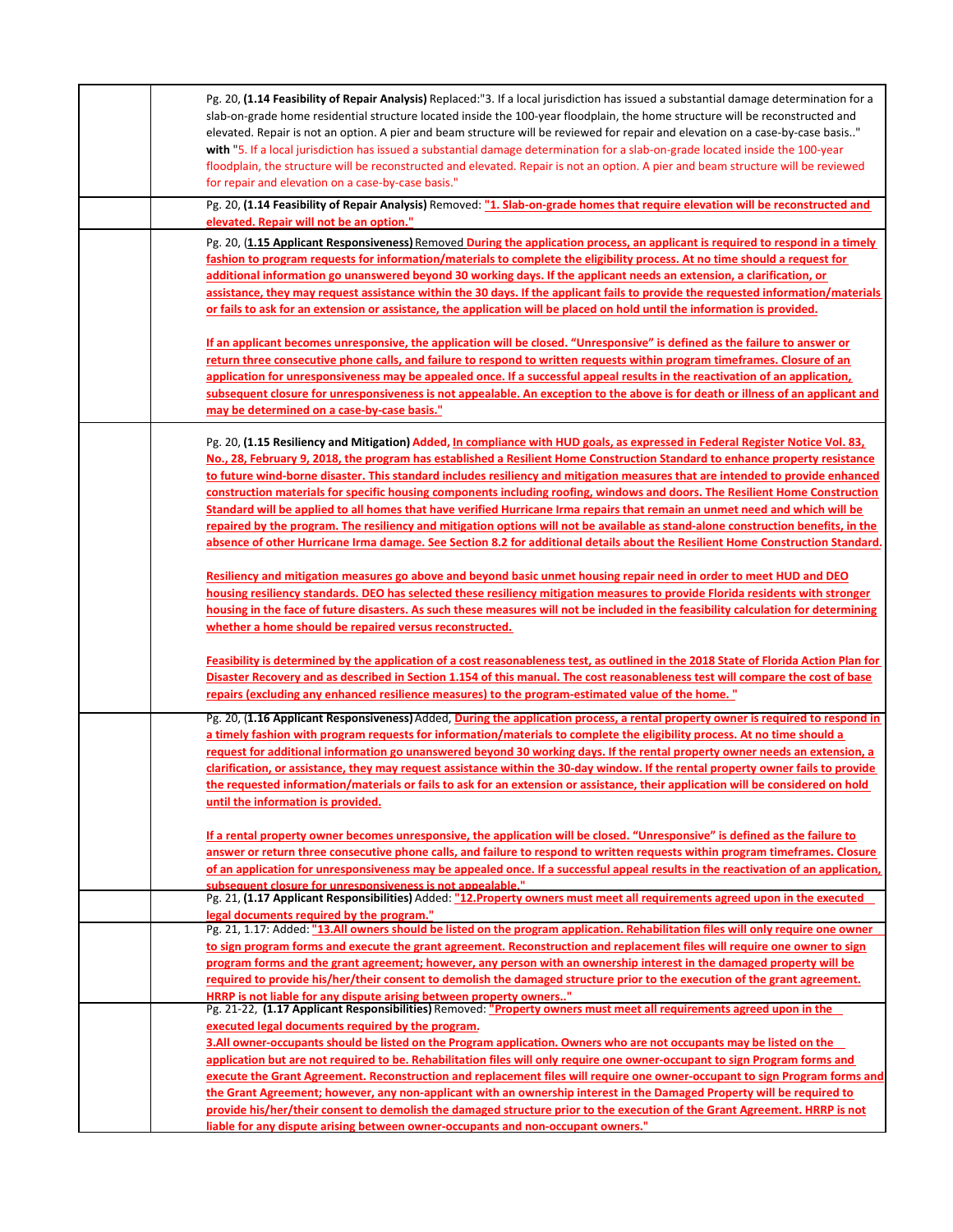| Pg. 22, (1.18.1 Fair Housing Complaints) Added: "DEO certifies that the HRRP will be conducted and administered in conformity                                                                                                                                         |
|-----------------------------------------------------------------------------------------------------------------------------------------------------------------------------------------------------------------------------------------------------------------------|
| with title VI of the Civil Rights Act of 1964 (42 U.S.C. 2000d), the Fair Housing Act (42 U.S.C. 3601-3619), and implementing<br>regulations, and that it will affirmatively further fair housing."                                                                   |
| Pg. 23, (1.19 Anti-Fraud and Compliance Policies) Replaced: "HUD requires policies to prevent fraud, waste and abuse." with "The                                                                                                                                      |
| Office of the Inspector General's Act of 1978 requires policies to prevent waste, fraud, and abuse. "                                                                                                                                                                 |
| Pg. 23, (1.20 Files, Records and Reports) Replaced: "DEO will abide by the Procurement process mandated by Federal and State                                                                                                                                          |
| Government codes as they are applicable to the program. The procurement process includes the decision to purchase as well as                                                                                                                                          |
| the process to complete the purchase. The federal government has established a set of procurement rules at 2 CFR Part 200.317-<br>326 that apply to CDBG-funded projects. These rules are in place to ensure that federal dollars are spent fairly and encourage      |
| open competition for the best level ofservice and price. If a conflict between Federal and local procurement regulations should                                                                                                                                       |
| occur, the more stringent regulation will be followed" with "In accordance with 24 CFR 570.490, DEO is required to maintain all                                                                                                                                       |
| program and project-related documentation such as financial records, supporting documentation, and statistical records.                                                                                                                                               |
| Records must be retained for a period of not less than five (5) years after the physical year of the grant closeout or three (3)                                                                                                                                      |
| years after grant close-out with HUD, whichever is longer.                                                                                                                                                                                                            |
| At a minimum, the following types of records are required to be established for each subrecipient:                                                                                                                                                                    |
| . Records providing full description of each activity;                                                                                                                                                                                                                |
| . Records verifying that activity meets national objectives;                                                                                                                                                                                                          |
| .Records related to demonstrating eligibility of activities;<br>. Records required to document activity related to real property;                                                                                                                                     |
| • Records documenting compliance with the fair housing and equal opportunity requirements;                                                                                                                                                                            |
| . Financial records and reports required by DEO;                                                                                                                                                                                                                      |
| <b>•Performance reports required by DEO; and</b>                                                                                                                                                                                                                      |
| • Records supporting any specific requirements of the grant. "<br>Pg. 23-24, (1.21 State and Federal Audits) Added: Audits Audit activities are a routine component of CDBG-DR activities and can                                                                     |
| be conducted by state and/or federal agencies for financial, operational, or programmatic purposes.                                                                                                                                                                   |
|                                                                                                                                                                                                                                                                       |
| The State of Florida has an Auditor General (AG) that acts as independent external auditor. The AG conducts audits of accounts                                                                                                                                        |
| and records of state agencies to determine whether financial resources are properly accounted for; public officials comply with<br>applicable laws, rules, regulations, and other legal requirements; proper and effective internal controls are in place over entity |
| operations; and assets are properly safeguarded. The State has the right to audit, and all aspects of the HRRP are subject to                                                                                                                                         |
| review and audit.                                                                                                                                                                                                                                                     |
| Additionally, DEO's Office of Inspector General (OIG) has two separate functional areas-one area that conducts audits to add                                                                                                                                          |
| value and to improve an agency's operations and the other area to investigate waste, fraud, and abuse claims and hotline                                                                                                                                              |
| complaints, which can also occur in CDBG-DR programs.                                                                                                                                                                                                                 |
| <u>On the federal level, HUD's OIG conducts preliminary research (a survey) and/or audits of disaster recovery programs, which is</u>                                                                                                                                 |
| typically done once programs are underway and funds have been expended by a grantee. Through HUD OIG's audits and                                                                                                                                                     |
| evaluative and investigative efforts, the OIG works to ascertain that disaster assistance funds have been expended as Congress                                                                                                                                        |
| intended "                                                                                                                                                                                                                                                            |
| Pg. 24, (1.22 Procurement Requirements) Added, DEO will establish compliant standards for construction. To ensure full and<br>open competition, construction contractors will be qualified through a competitive solicitation process in accordance with              |
| Florida Statutes Chapter 287 and will follow 24 CFR 570.487(g) at a minimum. Contractors will comply with section 3 of the                                                                                                                                            |
| Housing and Urban Development Act of 1968 (12. U.S.C. 1700lu) and implementing regulations at 24 CFR part 153. Contractors                                                                                                                                            |
| selected under DEO will ensure that low and very low-income persons; particularly directing opportunities to local residents and                                                                                                                                      |
| businesses that meet the qualifications of the project. Contractors will make every effort to recruit, target, and direct                                                                                                                                             |
| opportunities to Section 3 residents and businesses as well as notifying Section 3 residents about training opportunities. DEO<br>will provide Contractors with helpful resources to maximize these efforts including, but not limited to, a Section 3 Business       |
| Registry, and examples of training and employment opportunities. Additional requirements and clarification on procurement                                                                                                                                             |
| requirements can be found at http://www.floridajobs.org/docs/default-source/office-of-disaster-recovery/hurricane-irma/irma-                                                                                                                                          |
| comprehensive-policies-and-procedures-draft-5-3-2019.pdf?sfvrsn=2."                                                                                                                                                                                                   |
| Pg. 24, (2.0 Single Family Rental)                                                                                                                                                                                                                                    |
| Pg. 25, (2.0 Single Family Rental) Added: "3.At least one person on the application with an ownership interest in-part or in-                                                                                                                                         |
| whole on the property must be able to demonstrate U.S. Citizenship or Lawful Permanent Residency;"<br>Pg. 25 (2.0 Single Family Rental) Replaced: Proof of ownership and applicant is current on all loan obligations for the property;                               |
| with Proof of ownership at the time the disaster damage occurred and maintained ownership;                                                                                                                                                                            |
| Pg. 25 (2.1 Hurricane Irma Damage) Removed: HRRP will verify by inspection that the                                                                                                                                                                                   |
| home was damaged using a damage verification process.                                                                                                                                                                                                                 |
| Pg. 25 (2.1 Hurricane Irma Damage) Added: 4. If a property owner was denied assistance by FEMA, assistance through the CDBG-<br>DR program may still be available as long as damages can be tied back to Hurricane Irma. DEO prohibits the denial of assistance       |
| by FEMA to be used as a sole basis for the denial of CDBG-DR assistance.                                                                                                                                                                                              |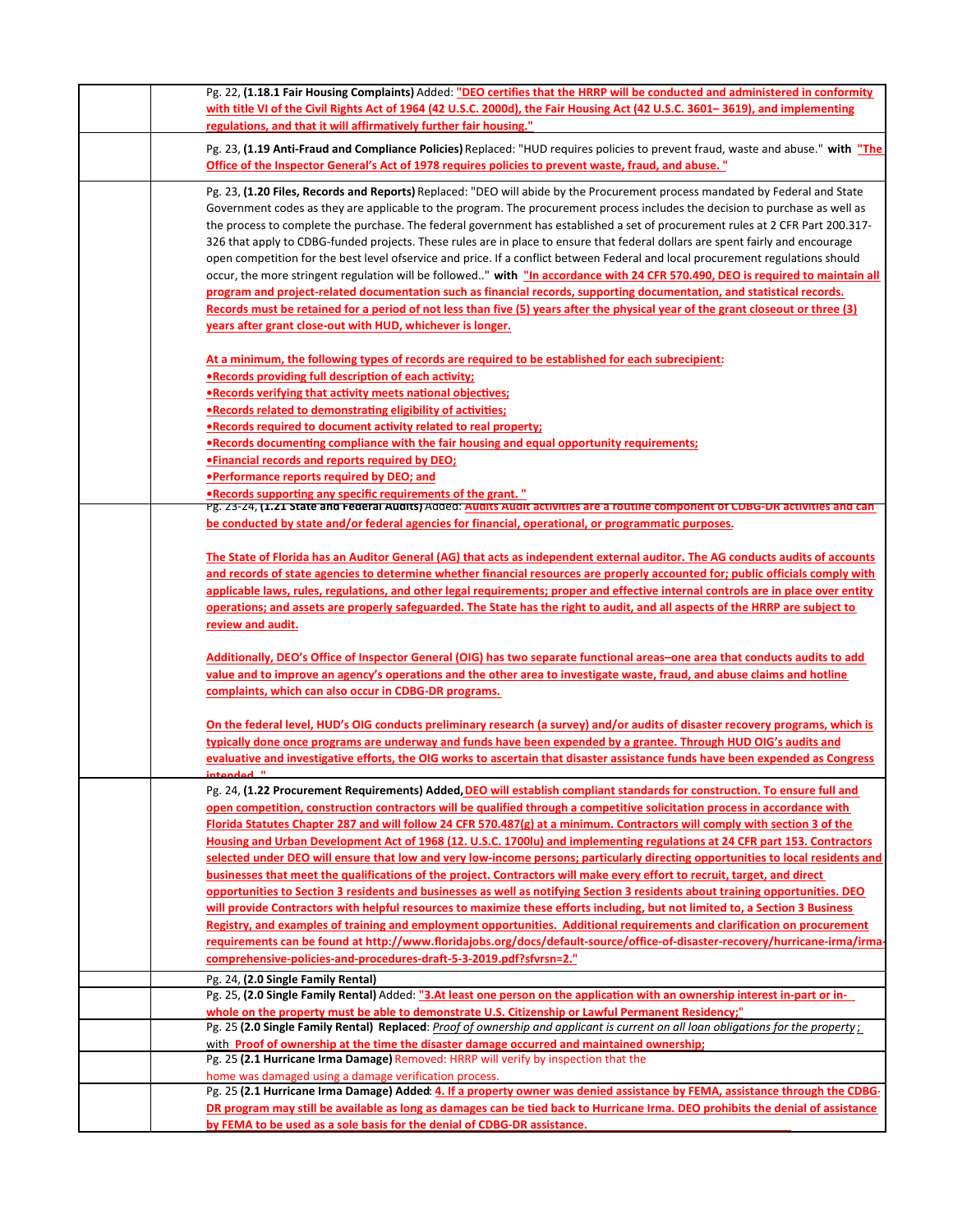| Pg. 25, (2.2 Location) Replaced: "The damaged property must be located in the HUD-or state-designated MID areas of: Brevard,<br>Broward, Clay, Collier, Duval, Hillsborough, Lee, Miami-Dade, Monroe, Orange, Osceola, Palm Beach, Polk, St. Lucie, Volusia<br>counties; 32084, 32091, 32136, 32145, 32771, 33440, 33523, 33825, 33870, 33935, 34266 ZIP codes. For Mobile/Manufactured<br>Housing Units (MHUs), the damaged MHU must have been located in one of these areas at the time of the storm. Alternatively, the<br>property may be located in a non-MID designated area that received a Presidential disaster declaration in response to Hurricane<br>Irma." With, "According to the Federal Register Vol. 83, No. 28, February 9, 2018 and Vol. 83, No. 157, August 14, 2018, the<br>damaged property must be located in the HUD- or state-designated MID areas of: Alachua, Baker, Bradford, Brevard, Broward,<br>Charlotte, Citrus, Clay, Collier, Columbia, DeSoto, Dixie, Duval, Flagler, Gilchrist, Glades, Hardee, Hendry, Hernando, Highlands,<br>Hillsborough, Indian River, Lafayette, Lake, Lee, Levy, Manatee, Marion, Martin, Miami-Dade, Monroe, Nassau, Okeechobee,<br>Orange, Osceola, Palm Beach, Pasco, Pinellas, Polk, Putnam, Sarasota, Seminole, St. Johns, St. Lucie, Sumter, Suwannee, Union,<br>Volusia counties; 32068, 32084, 32091, 32136, 32145, 32771, 33440, 33523, 33825, 33870, 33935, 34266 ZIP codes. For<br>Mobile/Manufactured Housing Units (MHUs), the damaged MHU must have been located in one of these areas at the time of                                                  |
|----------------------------------------------------------------------------------------------------------------------------------------------------------------------------------------------------------------------------------------------------------------------------------------------------------------------------------------------------------------------------------------------------------------------------------------------------------------------------------------------------------------------------------------------------------------------------------------------------------------------------------------------------------------------------------------------------------------------------------------------------------------------------------------------------------------------------------------------------------------------------------------------------------------------------------------------------------------------------------------------------------------------------------------------------------------------------------------------------------------------------------------------------------------------------------------------------------------------------------------------------------------------------------------------------------------------------------------------------------------------------------------------------------------------------------------------------------------------------------------------------------------------------------------------------------------------------------------------------------------------------------|
| the storm. Alternatively, the property may be located in a non-MID designated area that received a Presidential disaster<br>declaration in response to Hurricane Irma."                                                                                                                                                                                                                                                                                                                                                                                                                                                                                                                                                                                                                                                                                                                                                                                                                                                                                                                                                                                                                                                                                                                                                                                                                                                                                                                                                                                                                                                          |
| Pg. 26, (2.3 Proof of U. S. Citizenship or Lawful Permanent Resident) Added: "The Program Will comply With the Personal<br>Responsibility and Work Opportunity Reconciliation Act of 1996 ("PRWORA") in determining eligibility for assistance. U.S.<br>Citizens or Lawful Permanent Residents are eligible to receive benefits under this Program. At least one person on the<br>application with an ownership interest in-part or in-whole on the property, must be able to demonstrate U.S. Citizenship or<br>Lawful Permanent Resident to ensure Program eligibility.<br>The documentation needed to verify U.S. Citizenship or Lawful Permanent Resident may include, but is not limited to, the<br>following:<br>• If the applicant, who also appears on ownership documentation, has a valid REAL ID compliant Driver's License or REAL ID<br>compliant Identification Card, the Program will consider this validation complete.<br>• In the event a REAL ID compliant Driver's License or Identification Card is not available, applicants that have confirmed<br>assistance using FEMA IA or SBA data for property assistance will be considered verified using this method since both FEMA and<br>SBA validate legal residency as part of their application process.<br><b>• Applicants without a REAL ID compliant Driver's License, REAL ID compliant Identification Card, FEMA IA or SBA assistance,</b><br>must submit one of the following:<br><b>Resident Alien Card;</b><br>U.S. Birth Certificate (verified against government issued photo ID); or<br><b>U.S. Passport or Certificate of Naturalization."</b> |
| Pg. 26, (2.4 Ownership) Added: "Legal entities such as LLCs, corporations or businesses having ownership of the damaged property<br>at the time of Hurricane Irma are an eligible form of ownership but must demonstrate that the entity has approved a resolution to<br>apply for the program."                                                                                                                                                                                                                                                                                                                                                                                                                                                                                                                                                                                                                                                                                                                                                                                                                                                                                                                                                                                                                                                                                                                                                                                                                                                                                                                                 |
| Pg. 27, (2.7 Property Type) Added: "Single Family structures are defined as residential structures containing four or fewer units,<br>and multifamily structures contain five units or more." This includes non-owner occuppied duplexes, tri-plexes and quadraplexes.                                                                                                                                                                                                                                                                                                                                                                                                                                                                                                                                                                                                                                                                                                                                                                                                                                                                                                                                                                                                                                                                                                                                                                                                                                                                                                                                                           |
| Pg. 28, (2.9 Certification Requirements to Receive Assistance) Added: "Please see Multifamily Rental Eligibility Requirements<br>section located under Part 3 to see eligibility requirements specific to multifamily housing under HRRP."                                                                                                                                                                                                                                                                                                                                                                                                                                                                                                                                                                                                                                                                                                                                                                                                                                                                                                                                                                                                                                                                                                                                                                                                                                                                                                                                                                                       |
| Pg. 28-32, (3.0 Multifamily Rental Eligibility Requirements) Added: Entire Multifamily Rental Eligibility Requirements sections (3.1<br>Hurricane Irma Damage), (3.2 Location), (3.3 Ownership), (3.4 Use of Property), (3.5 Property Taxes), (3.6 Property Type), (3.7<br>Income Limits for Tenants), (3.8 Financial Solvency of Owner), (3.9 Cost Reasonableness of the Project), (3.10 Rent<br>Requirements), (3.11 Ineligible Applications), (3.12 Davis-Bacon Act Compliance), (3.13 Broadband Infrastucture), (3.14<br>Certification Requirements to Receive Assistance) and (3.15 Long Term Compliance Requirements)                                                                                                                                                                                                                                                                                                                                                                                                                                                                                                                                                                                                                                                                                                                                                                                                                                                                                                                                                                                                      |
| Pg. 33, (4.1 Overview) Added: "Warning: Any person who knowingly makes a false claim or statement to HUD may be subject to<br>civil or criminal penalties under 18 U.S. C 287, 1001 and 31 U.S.C. 3729."                                                                                                                                                                                                                                                                                                                                                                                                                                                                                                                                                                                                                                                                                                                                                                                                                                                                                                                                                                                                                                                                                                                                                                                                                                                                                                                                                                                                                         |
| Pg. 35, (4.6 The Small Business Administration (SBA) ) Added for clarification, "As of June 29, 2019, HUD has issued new DOB<br>guidance that may impact how and when SBA loans are treated with respect to DOB under the Irma housing repair and<br>replacement projects. DEO will update this section of the guidelines upon final policy determination. Such policy may be<br>retroactive. In the event that the policy would impact applicants whose awards have already been processed at the time of the<br>policy update, DEO may recalculate the previous awards and update award amounts consistent with new policy."                                                                                                                                                                                                                                                                                                                                                                                                                                                                                                                                                                                                                                                                                                                                                                                                                                                                                                                                                                                                   |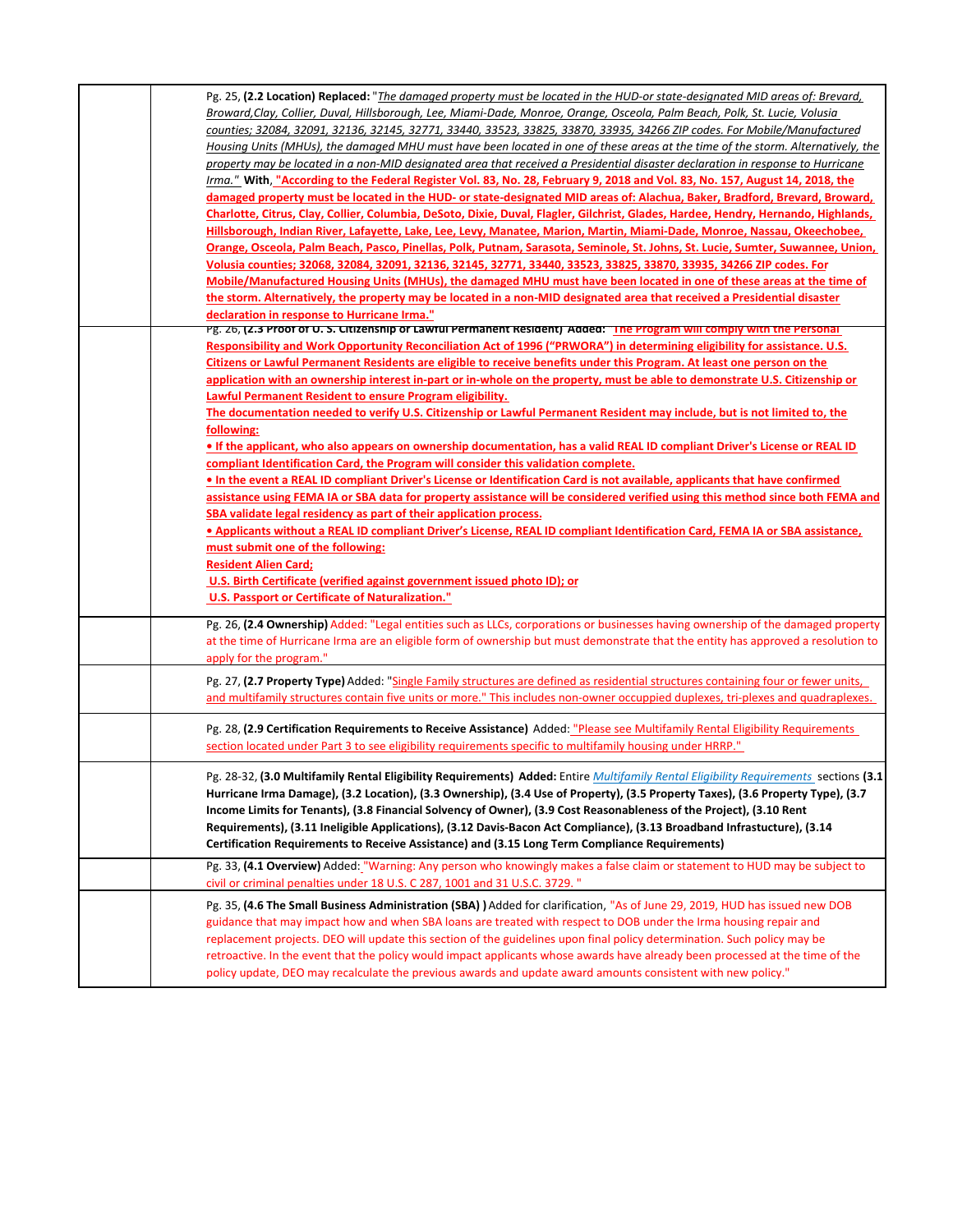| Pg. 35 (4.7 Allowable Cost of Repairs) Replace: "Applicants may have used benefits received from insurance, SBA and FEMA or              |
|------------------------------------------------------------------------------------------------------------------------------------------|
| other sources to make repairs to their Hurricane Irma-damaged property. The HRRP may be able to deduct verifiable amounts of             |
| these expenditures from the DOB assessment. The applicant will be required to document repairs made to the home with receipts            |
| and photographs. Copies of all receipts that support repairs to the home must be provided to the program to document eligible            |
| expenditures. HRRP will accept self-certifications when calculating the amount of repairs if the applicant lacks receipts to document    |
| all or part of the cost of repairs." With: "Rental property owners who used benefits received from insurance, SBA, and FEMA or           |
| other sources to make repairs to their Hurricane Irma-damaged property and can document these expenditures may be able to                |
| deduct verifiable amounts of these expenditures from the DOB assessment. This means that the original DOB amount assessed                |
| by HRRP can be reduced by the amount the property owner spent on verifiable eligible repairs.                                            |
|                                                                                                                                          |
| The property owner will be required to document repairs made to the home with receipts and photographs. Copies of all                    |
| receipts that support repairs to the home must be provided to the program to document eligible expenditures. HRRP will accept            |
| self-certifications when calculating the amount of repairs if the property owner lacks all receipts and all proof of payments to         |
| document the total cost of repairs. In instances where home repair receipts do not fully account for the repairs completed, HRRP         |
| will evaluate the repairs documented in the Self-Certification of Repairs and determine the value of the storm-related repairs           |
| performed by conducting a Completed Repairs Estimate (CRE).                                                                              |
| For self-certification, the following requirements apply:"                                                                               |
|                                                                                                                                          |
|                                                                                                                                          |
| Pg. 36, (4.12 Calculating the Amount of DOB Offset) Removed: "Whether the home was repaired to code;"                                    |
| ReplacedThe documentation                                                                                                                |
| provided by the applicant and the value assigned by HRRP, asreguired, will be totaled and compared to the benefits received for          |
| Hurricane Irma home repairs. If the total benefits received exceed the documented amount of home repair or reconstruction                |
| expenses, then the shortfall may be deducted from the applicant's program award.                                                         |
| Applicants with funding gaps must fund the shortfall in order to complete construction. If an applicant elects to fund a shortfall, the  |
| applicant must secure the funding before the time of signing the contract. Repair expenses in excess of the prior benefits received      |
| will not be reimbursed by the program." With: "The value of eligible repairs, as determined by HRRP, will be compared to the             |
| total amount of DOB. If the DOB amount exceeds the documented amount of repair expenses, then the difference between the                 |
| two amounts will be deducted from the property owner's award. This is referred to as a DOB gap.                                          |
|                                                                                                                                          |
| Applicants with DOB gaps must fund the shortfall in order to complete construction. If an applicant elects to fund a shortfall, the      |
| applicant must secure the funding before the time of signing the Grant Agreement. Repair expenses in excess of the prior                 |
| benefits received will not be reimbursed by the program."                                                                                |
|                                                                                                                                          |
| Pg. 37, (5.1 Overview) Replaced: All federal regulations regarding lead-based paint, environmental review, housing quality               |
| standards, procurement, labor standards, etc. apply to this program. If issues are identified with an application, an application may    |
| be required to undergo additional reviews, and this may take additional time to resolve.                                                 |
| The program will perform an environmental review and on-site inspection of damages upon completion of all third-party                    |
| verification required by HRRP. An environmental review must be performed on each applicant's property for that property, and thus        |
| the applicant, to be eligible for the program. Applicants will be notified in writing, at the application submission stage, to cease any |
| work in progress on a damaged residence until the environmental review is complete. Applicants who do not cease work may not             |
| be eligible for the program. The program inspector will note work that has been started and/or completed. With: All federal              |
| regulations regarding procurement, labor standards, environmental reviews including lead-based paint requirements apply to               |
| this program. Application may require additional review as issues are resolved which may extend the review process timeframe.            |
| The program performs an on-site inspection of damages upon completion of all third-party verification required by HRRP as well           |
| as an environmental review. Environmental reviews are required to be performed on each homeowner's property to be eligible               |
| for the program. Property owners are notified in writing at the application submission stage to cease any work in progress on a          |
| <u>damaged residence until the environmental review is complete. This notice is provided in the acknowledgment section of the</u>        |
| online application. Homeowners who do not cease work may not be eligible for the program. The program inspector must have                |
| full access to the property to note any work that has been started and/or completed.                                                     |
|                                                                                                                                          |
|                                                                                                                                          |
|                                                                                                                                          |
|                                                                                                                                          |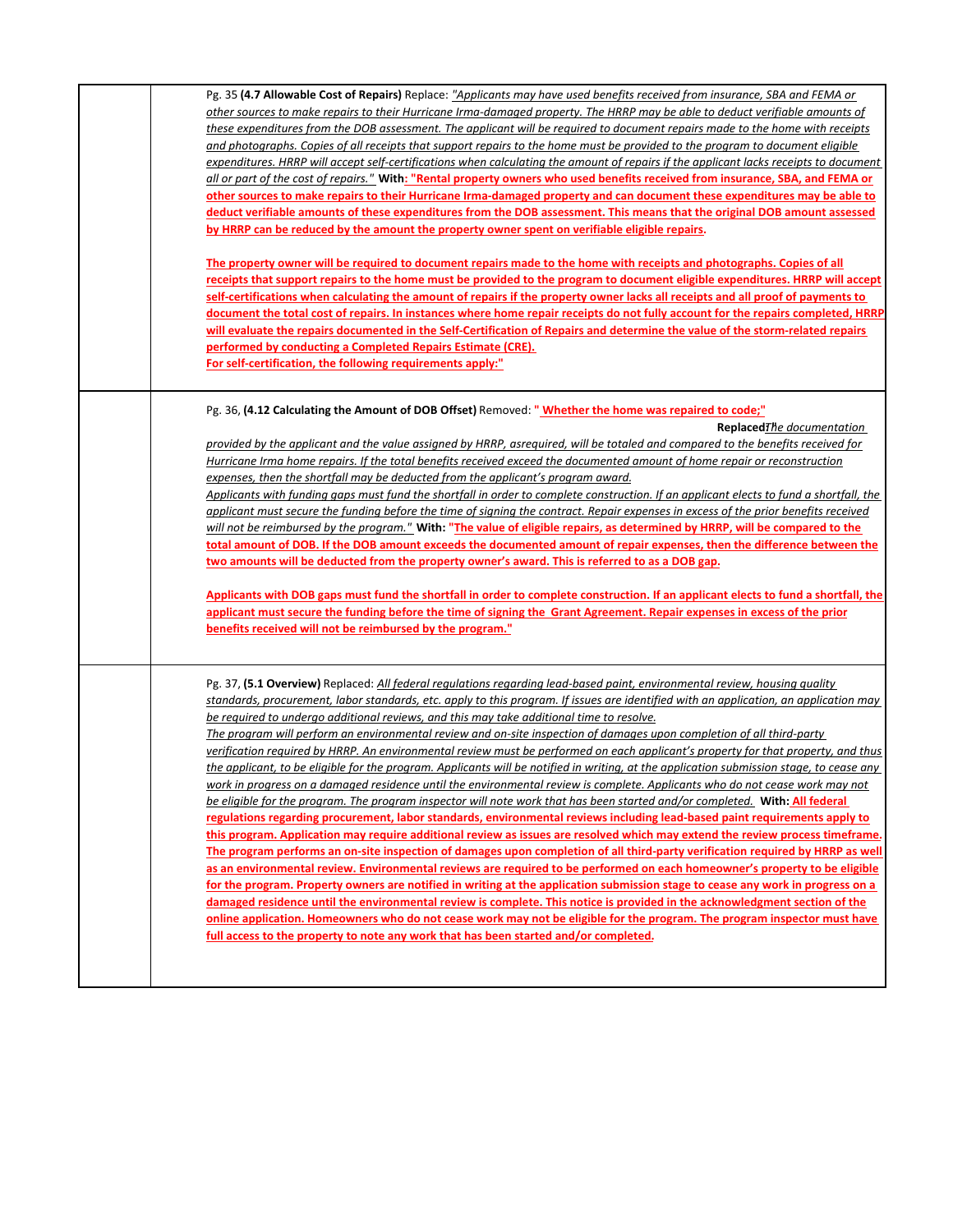| Pg. 38, (5.4 Environmental Review) Replaced: "Additionally, all applications must pass a federally-required site specific             |
|---------------------------------------------------------------------------------------------------------------------------------------|
| environmental review which contains a statutory checklist of required review items. The review will be performed at the program's     |
| expense. Site specific reviews will include the review of HUD defined environmental review topics, each of which may result in a site |
| visit to the applicant property for further investigation.                                                                            |
| Any issue that cannot be cleared through the environmental review process will need to be mitigated either before or during           |
| program construction. The program may pay for mitigation of issues identified during the environmental review if it is deemed an      |
| eligible activity. Applicants will receive all federally required notifications." With: "Additionally, all applications must pass a   |
| federally required site-specific Tier II environmental review which contains a statutory checklist of 15 required review items;       |
| some of which may be deemed to be categorically excluded because of not being applicable to the project such as Sole Source           |
| Aquifers. The categories addressed in Tier I/Tier II include:                                                                         |
| 1. Historic Preservation, including State Historic Preservation Office and Tribal Reviews and National Historic Landmark;             |
| 2. Floodplain Management and Flood Insurance;                                                                                         |
| 3. Wetlands;                                                                                                                          |
| 4. Coastal Zone Management Act;                                                                                                       |
| <b>5. Sole Source Aquifers;</b>                                                                                                       |
| <b>6. Endangered Species Act;</b>                                                                                                     |
| 7. Wild & Scenic Rivers Act;                                                                                                          |
| 8. Air Quality;                                                                                                                       |
| 9. Farmland Protection Policy Act;                                                                                                    |
| 10. Environmental Justice;                                                                                                            |
| <b>11. Noise Abatement and Control;</b>                                                                                               |
| 12. Siting of HUD-Assisted Projects Near Hazardous Operations;                                                                        |
| 13. Toxic Chemicals and Gases, Hazardous Materials, Contamination, and Radioactive Substances;                                        |
| 14. Airport Clear Zones and Accident Potential Zones; and                                                                             |
| 15. Coastal Barrier Resources Act/Coastal Barrier Improvement Act. This environmental review will be performed at the                 |
| "program's expense. A site-specific review includes a review of HUD-defined environmental review topics."                             |
|                                                                                                                                       |
| Pg. 40, (7.1 DOB Gap Funding) Replaced: <b>Escrowed &amp; Supplemental Funds</b>                                                      |
| "Applicants must provide funding to cover gapsin the cost of construction if there is a gap in funding caused by a DOB. Additional    |
| funds provided by applicants will be escrowed to be used during the construction of the home. Applicants may not escrow funds for     |
| construction activities such as upgrades, additions or other unnecessary activities. Applicant-provided fundsthat are put into escrow |
| for DOB will count toward the CDBG-DR cap limits. All escrowed funds will be drawn down first, prior to the use of programfunds."     |
| With: DOB Gap Funding                                                                                                                 |
| "Applicants must provide funding to cover gaps in the cost of construction if there is a gap in funding caused by a Duplication of    |
| Benefits. Additional funds provided by applicants will be deposited into a DOB Gap Funding Account to be used during the              |
| construction of the home. Applicants may not utilize DOB Gap Funding for construction activities such as upgrades, additions or       |
| other unnecessary activities. Applicant-provided funds that are put into the DOB Gap Funding Account for DOB will count               |
| toward the CDBG-DR cap limits. All DOB Gap Funding will be drawn down first, prior to the use of program funds.                       |
|                                                                                                                                       |
| There will be three checks for DOB throughout the process: (1) during the eligibility review of a homeowner's file, (2) prior to the  |
| execution of the Grant Agreement, and (3) prior to the processing of the final draw of funds."                                        |
|                                                                                                                                       |
| Pg. 40, (7.2 Lead-Based Paint) Changed to (Lead-Based Paint and Asbestos Hazard Identification)                                       |
|                                                                                                                                       |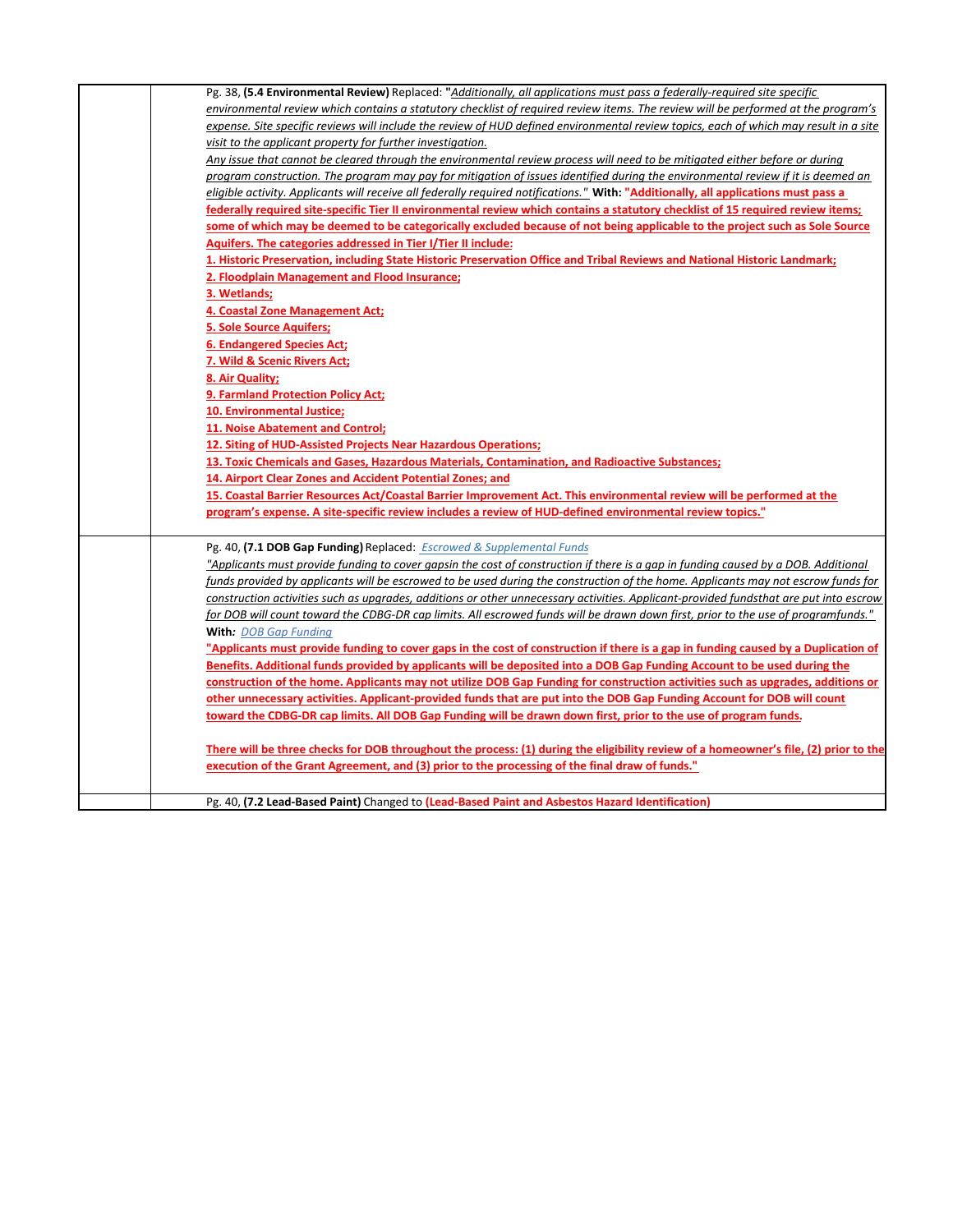| Pg. 40, (7.2 Lead-Based Paint and Asbestos Hazard Identification) Added information to clarify hazards testing as applicable to<br>rehabilitation versus reconstruction projects. Added "Projects that will be reconstructed will result in the demolition and removal<br>of the structure, and therefore any potential lead hazards associated with the structure. As such, no lead based paint testing will<br>be conducted on reconstruction projects." Added "Federal asbestos regulations for testing and identification of asbestos apply to<br>"facilities" as defined by those regulations. Housing does not meet this definition and is therefore exempt from the testing and<br>identification requirements. Additionally, the State of Florida does not have any state level requirements for asbestos testing in<br>housing projects. However, federal health and safety standards and materials handling and disposal requirements for asbestos<br>containing materials still apply at the construction phase.                                                                                                                                                                                                                                                                                                                        |
|----------------------------------------------------------------------------------------------------------------------------------------------------------------------------------------------------------------------------------------------------------------------------------------------------------------------------------------------------------------------------------------------------------------------------------------------------------------------------------------------------------------------------------------------------------------------------------------------------------------------------------------------------------------------------------------------------------------------------------------------------------------------------------------------------------------------------------------------------------------------------------------------------------------------------------------------------------------------------------------------------------------------------------------------------------------------------------------------------------------------------------------------------------------------------------------------------------------------------------------------------------------------------------------------------------------------------------------------------|
| During the environmental review process, DEO has created a special condition for any home that was constructed prior to 1989<br>that indicates that testing may be required. As this is a very expensive process to undertake as a general condition of housing<br>rehabilitation, the program has determined that asbestos testing, mitigation and air monitoring activities will be undertaken when<br>suspect asbestos containing materials (ACM) will be impacted by the rehabilitation or reconstruction activities only." Added "For<br>rehabilitation projects, contractors will identify any suspect ACM during construction. If suspect ACM is identified, the contractor<br>will be required to stop work and request a change order for asbestos testing. If asbestos testing results confirm the presence of<br>ACM that will be impacted by the rehabilitation process, the contractor will provide a containment or mitigation plan to<br>encapsulate or remove the ACM in accordance with proper health and safety standards. DEO will approve a change order for the<br>increase in project scope to cover the containment or mitigation work, along with costs for air monitoring/clearance.<br>For reconstruction projects where the home to be reconstructed was originally built prior to 1989, the demolition of the home and |
| removal of the building materials will result in the removal of any potential ACM. Contractors are to follow all federal<br>requirements for worker and occupant safety, as well as materials handling and disposal."<br>Pg. 41, (7.3 Development Costs for Repaire Projects) Removed: "A mandatory preconstruction meeting will be conducted on site                                                                                                                                                                                                                                                                                                                                                                                                                                                                                                                                                                                                                                                                                                                                                                                                                                                                                                                                                                                              |
| to review the scope of work and answer any questions. Any additional scope noted during this visit will be added to the SWE and<br>feasibility of the project will be reassessed."                                                                                                                                                                                                                                                                                                                                                                                                                                                                                                                                                                                                                                                                                                                                                                                                                                                                                                                                                                                                                                                                                                                                                                 |
| Pg. 41, (7.4 Replacement Mobile/Manufactured Housing Units (MHUs))Removed: "For Mobile/Manufactured Housing Units<br>(MHUs), standard floor plans that meet program Green Building Standards will be available. Size and configuration of bedrooms<br>will be determined based on HUD occupancy standards, as applicable." With: "For Mobile/Manufactured Housing Units (MHUs)<br>greater than 5 years old and/or with more than \$15,000 worth of Hurricane Irma (including hard and soft construction costs) will<br>be replaced. Standard floor plans that meet program standards will be available. Size and configuration of bedrooms will be<br>determined based on size of the damaged structure."                                                                                                                                                                                                                                                                                                                                                                                                                                                                                                                                                                                                                                          |
| Pg. 41 and 42, (7.5 Reconstruction Determinations and Plan Selection) Replaced: "The program will establish an eligible price per<br>square foot cost factor to establish a replacement allowance for the home plus a separate cost of elevation, if required. The<br>program will then multiply the eligible square footage, as determined in the previous paragraph, by the applicable price per square<br>foot cost factor to determine the cost of a comparable replacement unit." With: "The program will utilize estimating software and<br>the eligible room dimensions, considering room type, to develop a comparable replacement estimate. This estimate will include<br>standard or builder grade materials and will account for like-for-like replacement."                                                                                                                                                                                                                                                                                                                                                                                                                                                                                                                                                                            |
| Replaced: "If an<br>applicant's project is calculated as less than the 75% threshold for reconstruction, the project will proceed as a repair project. If the<br>relative percentage of damage is equal to or more than 75% of the reconstruction amount, the applicant's award will be a<br>reconstruction award." With: "The Repair Estimate value that is used in the formula pertains only to the base repairs, absent any<br>mitigation or resiliency measures. If the relative percentage of the base estimate is equal to or more than 75% of the<br>reconstruction estimate, the program benefit will be reconstruction or replacement."                                                                                                                                                                                                                                                                                                                                                                                                                                                                                                                                                                                                                                                                                                   |
| Added: "The program will build the home to the Energy Star Certified Home standard [applicable to Florida. Information about<br>these standards are available at: https://www.energystar.gov/newhomes/homes prog regs/florida for new home<br>construction]." Removed: "Variations to the methodology described above may be required to meet HUD Occupancy Standards. In<br>such cases, the variance will be documented, and such documentation will constitute justification for the variance."                                                                                                                                                                                                                                                                                                                                                                                                                                                                                                                                                                                                                                                                                                                                                                                                                                                  |
| Pg. 42, (7.6 Contractor Assignments and Construction Agreement) Added: The word "reconstruction" to the 3rd sentence.                                                                                                                                                                                                                                                                                                                                                                                                                                                                                                                                                                                                                                                                                                                                                                                                                                                                                                                                                                                                                                                                                                                                                                                                                              |

Г

T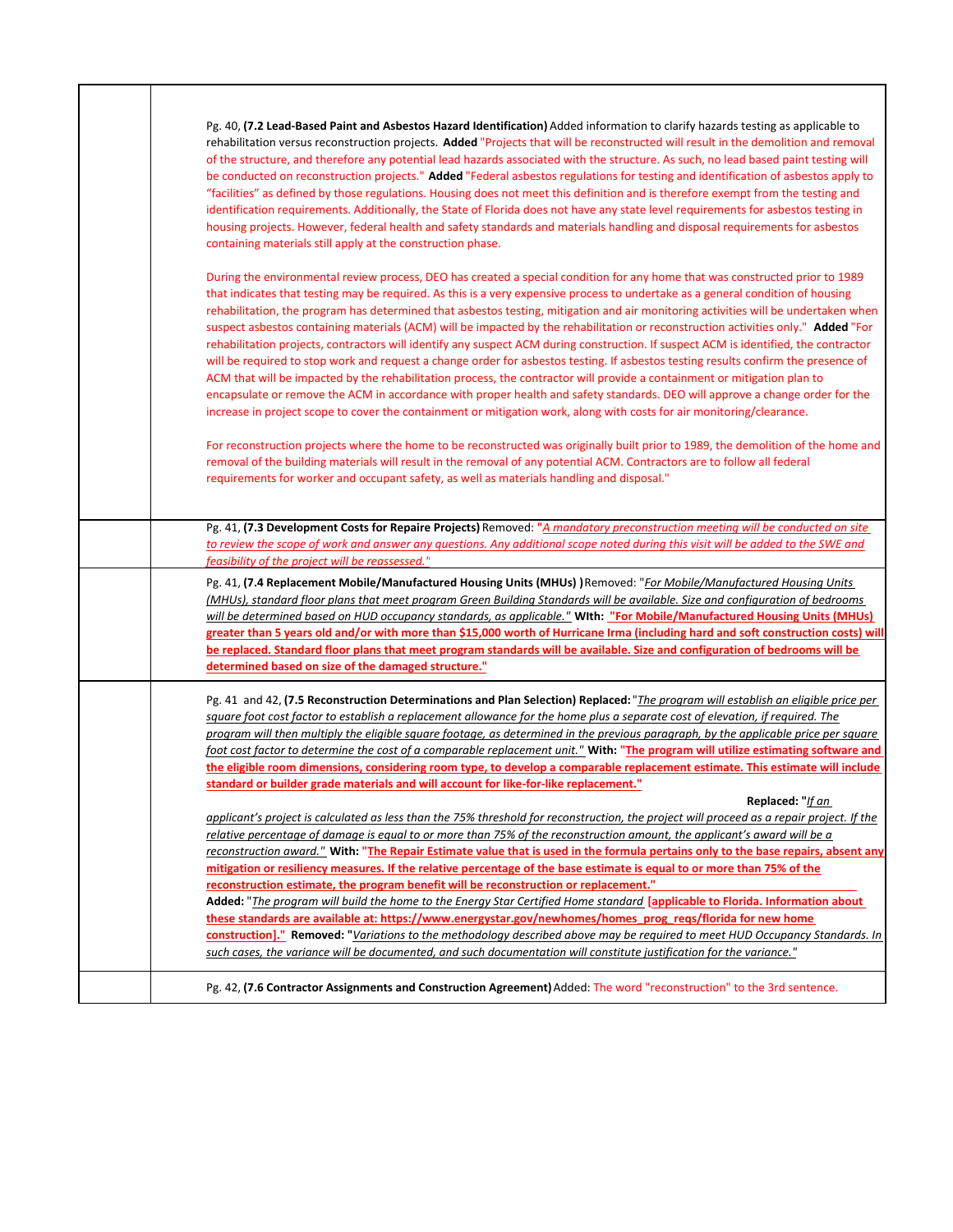| Pg. 42, (7.7 Contract Execution Documents) Replaced:                                                                                  |
|---------------------------------------------------------------------------------------------------------------------------------------|
| • Agreement to maintain flood insurance and notify future owners (if in 100-yearfloodplain)                                           |
| • Subrogation Agreement                                                                                                               |
| • Applicant/Contractor Agreement                                                                                                      |
| • Applicant/DEO Grant Agreement                                                                                                       |
| • Work Write-Up Document                                                                                                              |
| • Escrow Agreement (if applicable)                                                                                                    |
| With:<br>• Any other documents required by HRRP"                                                                                      |
| "1. Grant Agreement,                                                                                                                  |
| 2. Agreement to maintain flood insurance and notify future owners (if in 100-year floodplain),                                        |
| 3. Award Acknowledgement Letter,                                                                                                      |
| 4. Subrogation Agreement, and                                                                                                         |
| 5. Any other documents required by HRRP."                                                                                             |
|                                                                                                                                       |
|                                                                                                                                       |
| Pg. 43, (7.8 Notice to Proceed) Replaced: "Notice to Proceed is given after HRRP approves the contract and performs all               |
| administrative assignment procedures; the applicant or tenant belongings are removed from the home (if necessary); the                |
| contractor obtains necessary permits; and utilities are terminated (if applicable)." With: "Notice to Proceed is given after HRRP     |
| approves the contract and performs all administrative assignment procedures. This is the point at which the homeowner is              |
| notified to vacate and remove belongings from the home (if necessary), the contractor obtains necessary permits, and utilities        |
| are terminated (if applicable).                                                                                                       |
| Notice to begin construction will be issued to the contractor upon proof that bonds have been provided, permits have been             |
| obtained and any other site preparatory conditions have been met. This will constitute the start of the contractual performance       |
| period for construction."                                                                                                             |
|                                                                                                                                       |
| Pg. 43, (7.9 Contractor Requirements) Replaced: " 7) The contractor is required to attend pre-construction meeting with the           |
| applicant and a HRRP representative.                                                                                                  |
| 8) Upon receiving a Notice to Proceed from HRRP, contractors will begin work within 15 days. Any contractors who disturb the site     |
| prior to receiving a Notice to Proceed will automatically lose their contract and funding with no recourse." With: "7. Contractors    |
| should not disturb the site prior to receiving a notice to begin construction.                                                        |
| 8. Upon completion, the property must meet applicable program building standards."                                                    |
| Replaced: "Such warranty will                                                                                                         |
| be stipulated in the construction contract. For the specified period in the warranty, from the time of final inspection, the assisted |
| applicant may require the contractor to correct defects or problems arising from his or her work under this contract. Should the      |
| contractor fail to do so, the assisted applicant may take any necessary recourse by contacting HRRP. A reasonable amount of time      |
| will be given to correct the problem; however, in no case will such time exceed two weeks to respond" With: "For the specified        |
| period in the warranty, from the time of final inspection, the assisted applicant may require the contractor to correct defects or    |
| problems arising from his or her work under this contract. Should the contractor fail to do so, the assisted applicant may take       |
| any necessary recourse by contacting HRRP. A reasonable amount of time will be given to correct the problem; however, in no           |
| case will such time exceed two weeks to respond."                                                                                     |
| Pg. 44, (8.1 Overview) Added: "The number of units on the lot may not increase and the total square footage of the original,          |
| principal residence structure to be reconstructed may not be substantially exceeded, however, the number of rooms in a unit           |
| may be increased or decreased."                                                                                                       |
|                                                                                                                                       |
| Pg. 44 and 45, (8.2 Resilient Home Construction Standards) Added entire Resilient Home Construction Standards section.                |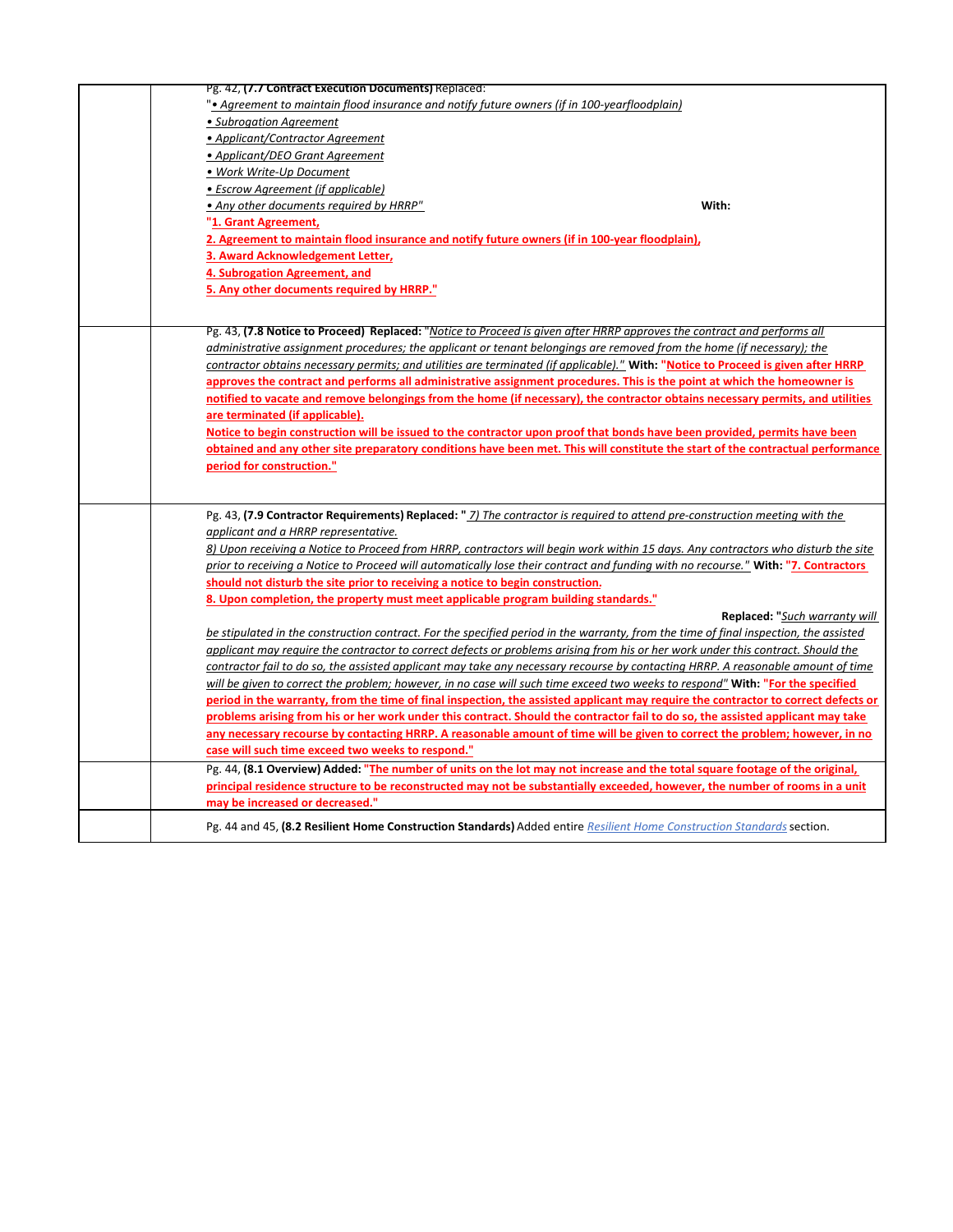| Pg. 46, (8.4 Repair and Reconstruction Progress Inspections) Replaced: "HRRP will perform site visits for each repair project at the     |
|------------------------------------------------------------------------------------------------------------------------------------------|
| request of the contractor at pre-determined stages during critical construction activities as described in the Contract Execution        |
| Documents. These visits will occur after all required municipal code enforcement, and/or third-party inspections have taken place."      |
| With: "Upon 50% completion of the Statement of Work, the contractor will notify the HRRP and request a 50% inspection of the             |
| construction activities completed. The Program's Project Manager will conduct the 50% inspection to evaluate the contractor's            |
| progress, confirm that local building codes or standards have been met and verify that the construction activities have been             |
| completed in accordance with the Statement of Work. If the inspection fails, the Contractor must correct any deficiencies and            |
| request a reinspection. In order for the contractor to request a 50% inspection, the following conditions must be met:                   |
| • The building shall be in a "dried in" state meaning windows, doors, roof and siding shall be in place, thus preventing water           |
| <u>intrusion into the interior of the house.</u>                                                                                         |
| • The rough-in plumbing shall be complete.                                                                                               |
| • The electrical rough-in shall be completed, including (but not limited to) the placement of receptacle boxes, switch boxes and         |
| the placement of the circuit breaker box.                                                                                                |
| • The 50% inspection will be conducted utilizing the Scope of Work Estimate (SWE) provided by DEO.                                       |
|                                                                                                                                          |
| Upon passing the inspection, including any additional clearances required, the contractor may submit a 50% invoice package for           |
| the items completed with all required documentation. Upon successful completion of the 50% invoice package review, payment               |
| will be issued to the contractor, less a retainage of 10%. The 50% inspection and payment can be waived by the HRRP and                  |
| contractor, in writing, on a case-by-case basis. Instances in which the 50% inspection and payment can be waived include, but            |
| <u>are not limited to:</u>                                                                                                               |
| • Reducing the risk of compromising inspection standards providing a decent, safe and sanitary environment.                              |
| • Limited scope of work encompassing primarily roof damage or minor repairs.                                                             |
| • Efforts to expedite project completion to prevent further damage to the homeowner's home."                                             |
|                                                                                                                                          |
|                                                                                                                                          |
| Pg. 46 and 47, (8.5 Substantial Completion Inspection and Warranty Information) Replaced: Final Inspection and Warranty                  |
| <i>Information</i>                                                                                                                       |
| "The final inspection is used to verify that the work was done according to the plans and specifications and meets the program           |
| construction standards. Once construction has been completed, the contractor will request a final site visit to quarantee that all       |
| work outlined in the contract has been satisfactorily completed according to the appropriate state and local codes and standards         |
| and the home meets the housing standards. The final site visit confirms that all work has been completed and been accepted by            |
| building code enforcement and-or third-party Inspectors including all items on a punch list. Contractors must provide all warranties     |
| prior to the inspectorsigning a final inspection form. Photographs will be taken for documentation purposes. At this time, the           |
| applicant will be provided instruction booklets and warranty information." With: Substantial Completion Inspection and Warranty          |
| <i>Information</i>                                                                                                                       |
| "Once the contractor has completed all construction activities outlined in the Statement of Work, the contractor will request a          |
| Substantial Completion inspection to guarantee that all work has been satisfactorily completed according to the appropriate              |
| state and local codes and standards and accepted by all appropriate building code enforcement and third-party inspectors, and            |
| that the home meets HUD Housing Quality Standards (HQS) as defined in the Definitions section of this document. The                      |
| homeowner has the right to sign off on the Substantial Completion Inspection; however, the HRRP reserves the right to waive              |
| the applicant's signature if the HRRP deems all repairs have been completed and the applicant delays signing.                            |
|                                                                                                                                          |
| During the Substantial Completion inspection, the DEO Project Manager and contractor will develop a punch list comprised of a            |
| listing of items and written as specifications, which constitute the remaining work necessary to complete the project. The punch         |
| list will represent work not performed satisfactorily and/or work yet to be done. Once the punch list has been prepared, no              |
| other separate work items are expected of the contractor. If the punch list contains more than ten items, the contractor shall be        |
| deemed not ready for inspection, and subject to a re-inspection where a new punch list will be prepared. For each re-inspection          |
| required, a fee not to exceed \$225 shall be assessed.                                                                                   |
|                                                                                                                                          |
| Contractors must provide all warranties prior to the inspector approving the Substantial Completion Inspection. Photographs              |
| will be taken for documentation purposes. At this time, the applicant will be provided instruction booklets and warranty                 |
| information. The final site visit confirms that all work has been completed and been accepted by building code enforcement               |
| and/or third-party inspectors including all items on the punch list."                                                                    |
|                                                                                                                                          |
| Pg. 47, (8.6 Re-Inspections) Replaced: "Should the HRRP personnel observe any fault(s) during inspections, the contractor will be        |
| informed of the fault(s) and be provided a written report of the findings. When the contractor has remedied the fault(s), he may         |
| <u>request a re-inspection to be performed. Failed inspections may result in the assessment of an additional fee to the construction</u> |
| contractor for re-inspection." With: "Should the HRRP observe any fault(s) during inspections, the construction contractor will be       |
| informed of the fault(s) and be provided a written report of the findings. When the construction contractor has remedied the             |
| fault(s), construction contractor may request a re-inspection to be performed at a time no earlier than 48 hours from the                |
| request. A re-inspection fee, in an amount not to exceed \$225 per re-inspection, may be assessed and will be the responsibility         |
| of the construction contractor."                                                                                                         |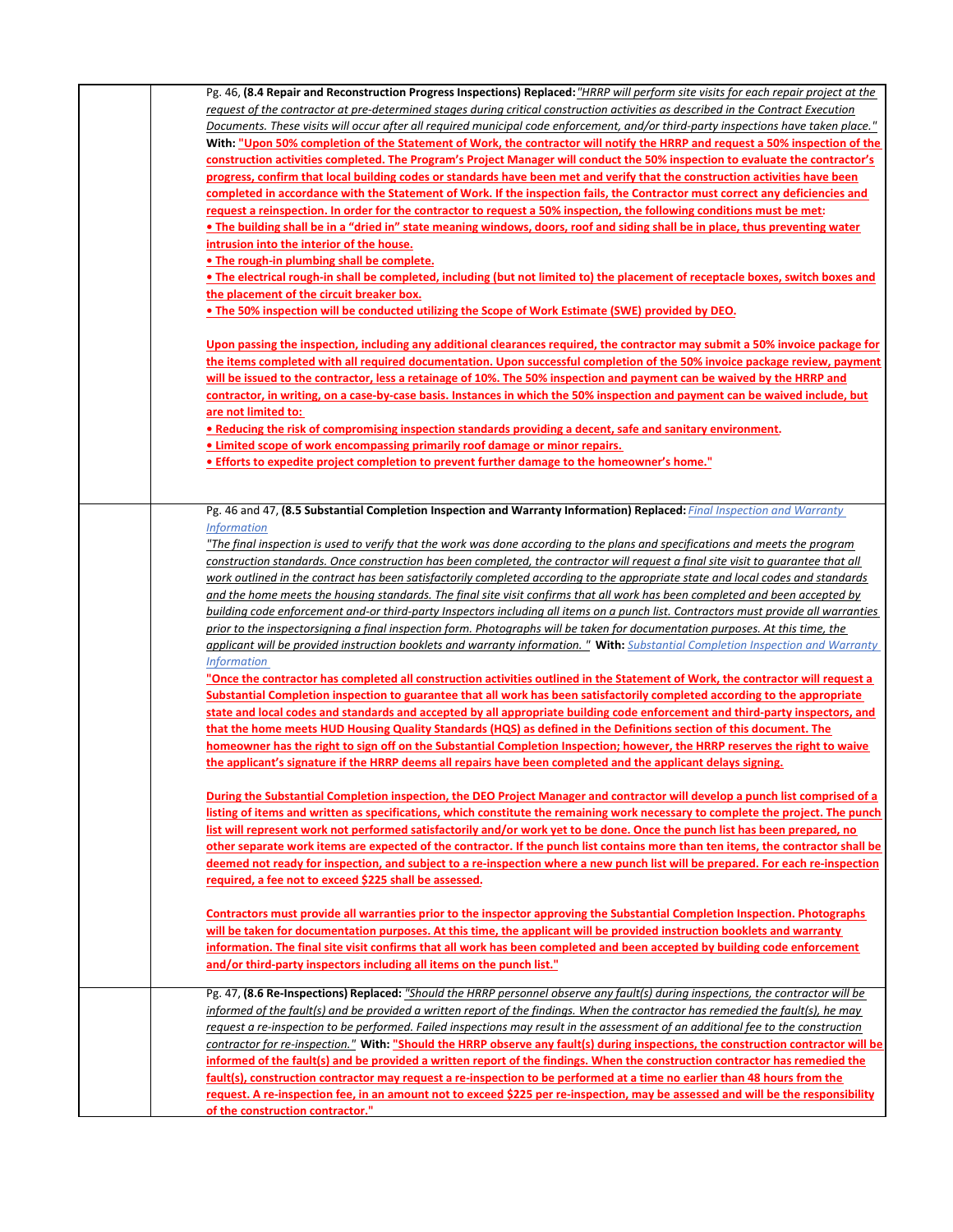| Pg. 47, (8.7 Change Orders) Replaced: "All Change Orders will be reviewed for cost                                                   |
|--------------------------------------------------------------------------------------------------------------------------------------|
| reasonableness and eligibility." With: "All Change Orders will be reviewed for eligibility and cost reasonableness as defined in 2   |
| <b>CFR 200 Subpart E."</b>                                                                                                           |
| Pg. 47, (8.8 Method of Payment/Invoice) Added: entire Method of Payment/Invoice section.                                             |
| Pg. 48, (9.0 Post Construction) Changed: (8.0 Affordability Compliance) to (9.0 Post Construction) and Moved: Affordability          |
| Compliance to a Sub-Section) (9.1 Affordabilty Compliance), Added: Sub-Sections, (9.2 Closeout Review), (9.3 Subrogation) and        |
| (9.4 Recapture)                                                                                                                      |
| Pg. 48, (9.1 Affordability Compliance) Removed: "rental property for single family rental units affordability periods will be        |
| established by the requirements of local                                                                                             |
| governments, if up to 7 units." Added: ". One- to four-unit small rental properties must be maintained as affordable rental          |
| units for a minimum period of one year.                                                                                              |
| • Multifamily properties with five or more units must be maintained as affordable rental units for a minimum period of 15 years.     |
| $\mathbf{H}$                                                                                                                         |
|                                                                                                                                      |
| Appendix B, Pg. B-1, Removed: Program Reconsideration                                                                                |
| "Throughout the process, decisions will be made on an application and/or project to be delivered. The decisions are made based on    |
| statutes, codes of federal regulation, local administrative code, state and local guidelines as they are interpreted by the Program. |
| This policy quides the process for an applicant or                                                                                   |
| contractor requesting program reconsideration of decisions made by the HRRP.                                                         |
| Grounds to request reconsideration of a decision . Applicants who have applied for funding for disaster recovery may only request    |
|                                                                                                                                      |
| reconsideration of the disposition of a program decision on one or more of the                                                       |
| following:                                                                                                                           |
| 1. Eligibility items related to ownership, occupancy, storm damage, and property taxes.                                              |
| 2. Procedural error where the application was not processed by program staff in accordance                                           |
| with program policies and procedures                                                                                                 |
| 3. The amount of funding the applicant is eligible to receive                                                                        |
| 4. Duplication of Benefits estimates                                                                                                 |
| 5. Construction issues                                                                                                               |
| A contractor may only request reconsideration for the issues related to draw payment or failure to meet benchmark construction       |
| deadlines.                                                                                                                           |
| Reconsideration request of local program decision. A party requesting reconsideration must file a written request for                |
| reconsideration with the HRRP to request a review not later than 30 days after the date the action to be reconsidered has occurred   |
| or when notice has been provided. The written request must include specific information relating to the challenge of the HRPP        |
| decision. HRRP will acknowledge receipt                                                                                              |
| of the request. HRRP will respond in writing to the request no later than 15-working days after the date of receipt of the request.  |
| The response may take one of the following actions:                                                                                  |
| 1. Acknowledgment of receipt of the request for reconsideration and notification that the                                            |
| review of the applicant file may take longer than 15 working days;                                                                   |
| 2. Request for additional supporting documentation or information from the applicant;                                                |
| 3. Status of the investigation and estimated timeframe for decision; or                                                              |
| 4. Final determination of the issue:                                                                                                 |
| a. Concur with the request and make the appropriate adjustments to the staff member's                                                |
| decision; or                                                                                                                         |
| b. Disagree with the reguest and provide the basis for rejecting the reguest for                                                     |
|                                                                                                                                      |
| reconsideration to the party.                                                                                                        |
| Should an applicant disagree with the result of a request for reconsideration, the applicant will be provided with a notice of       |
| administrative right to appeal and instructions for the appeal process. In addition, applicants have the opportunity to file an      |
| Appendix B, PG. B-1, Replaced: "In accordance with 24 CFR 91 Citizen Participation Plan and 24 CFR 570.486(a) (7), the HRRP has      |
| developed the reconsideration, appeals and complaints process. Through the reconsideration process, applicants have a mechanism      |
| for requesting further review on a decision made on their file. Once exhausting the reconsideration process, should an applicant     |
| disagree with the result of the request for reconsideration, the decision of the HRRP can be further reviewed through an agency      |
| informal appeals process. Program policies are not appealable. In addition, citizens may file complaints- both formal and informal-  |
| which will be responded to in 15 working days." With: "In accordance with 24 CFR 91 Citizen Participation Plan and 24 CFR            |
| 570.486(a) (7), the HRRP has developed the DEO informal appeals and complaints process. Through the informal appeals                 |
| process, applicants have a mechanism for requesting further review on a decision made on their file. Program policies are not        |
| appealable. In addition, citizens may file complaints- both formal and informal- which will be responded to in 15 working days."     |